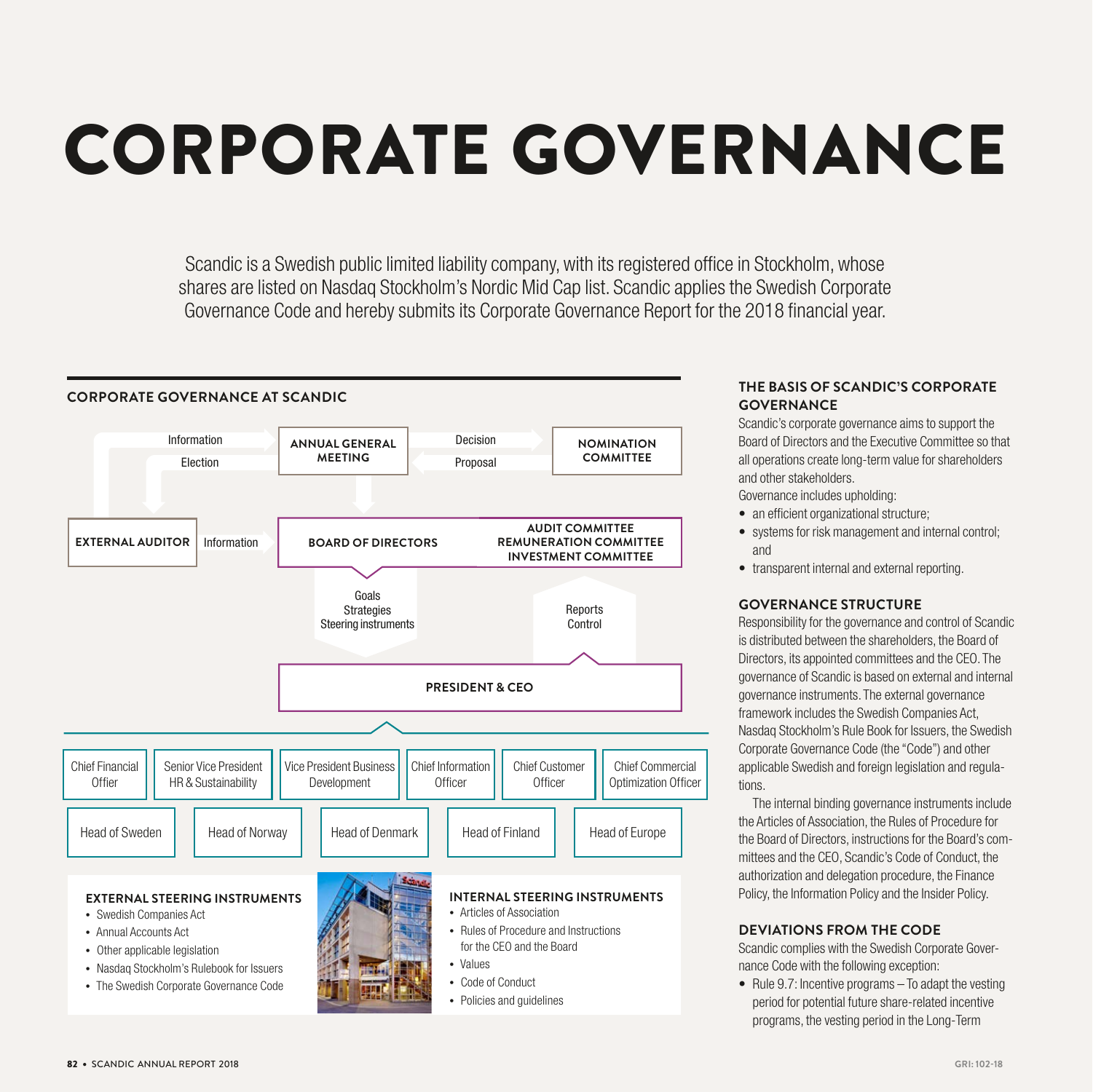Incentive Program implemented in December 2015 is approximately 2.4 years and accordingly, it does not meet the requirement that the vesting period to the date for the acquisition of shares be no less than three years. The vesting period for the incentive program implemented in December 2015 ended on April 26, 2018. The incentive programs that were launched in 2016–2018 are compliant with the Code.

#### **SIGNIFICANT EVENTS IN 2018**

At the Annual General Meeting 2018, Per G. Braathen was elected as Chairman of the Board due to the fact that Vagn Sørensen had announced that he would stand down as Chairman and member of the Board. Frank Fiskers was elected as a Board member at the Annual General Meeting 2018 and left the Board on November 30, 2018 due to having accepted a non-executive position at another company that was deemed incompatible with his directorship at Scandic Hotels.

During the year, Scandic announced changes to its Executive Committee where the responsibilities of the previous Chief Commercial Officer were divided into two functions: a Chief Customer Officer responsible for brand strategy, marketing and the loyalty program among other things, and a Chief Commercial Optimization Officer responsible for distribution, revenue optimization and sales. In addition, the position of Chief Information Officer was established with responsibility for IT operations and development, among other things. An Investment Committee was also established to follow up on the Company's investments and to provide input on investment criteria. In accordance with the proposal of the Board, the Annual General Meeting resolved unanimously to adopt a long-term incentive program targeting a maximum of 80 senior executives and key employees in the Group.

#### **SHARE AND SHAREHOLDERS**

The Scandic share has been listed on Nasdaq Stockholm's Nordic Mid Cap list since December 2, 2015. At year-end 2018, the share capital of Scandic was 25.7 MSEK divided into 102,985,075 shares with all shares conferring equal

voting rights, an equal share of assets and earnings and an equal share of any dividends. Of the total share capital, 64.1 percent was held by Swedish investors and 35.9 percent by foreign investors. The ten largest shareholders represented 61.1 percent of the share capital and votes in the Company. At year-end, Stena Sessan was the largest shareholder with holdings corresponding to 17.4 percent of the Company's share capital and votes. Rolf Lundström's holdings through Novobis and privately totaled 16.3 percent of the share capital and votes at year-end.

#### **SHAREHOLDERS' INFLUENCE THROUGH THE GENERAL MEETING**

The shareholders exercise influence at the general meeting, which is Scandic's highest decision-making body. The general meeting adopts the Articles of Association and at the Annual General Meeting, which is the regular general meeting held annually, the shareholders elect the Board members, the Chairman of the Board and the auditor and determine their fees. The Annual General Meeting further adopts the income statement and the balance sheet and decides on the appropriation of profits and whether to discharge the Board members and the CEO from liability to the Company. The Annual General Meeting also appoints the Nomination Committee, determines its work and adopts principles of remuneration and terms of employment for the CEO and other senior executives. Scandic's Annual General Meeting is held annually in Stockholm before the end of June. Extraordinary general meetings may be held as and when needed.

#### **ANNUAL GENERAL MEETING 2018**

At the Annual General Meeting held on April 26, 2018 in Stockholm, resolutions were passed on the following:

- Adoption of the income statement and balance sheet for 2017.
- Decision in accordance with the Board of Directors' proposal that a dividend of 3.40 SEK per share for the 2017 financial year be paid out in two separate payments and that the rest of the free equity be carried forward.
- Discharge of the Board of Directors and the CEO from liability to the Company.
- Per G. Braathen, Grant Hearn, Lottie Knutson, Eva Moen Adolfsson, Fredrik Wirdenius, Ingalill Berglund, Martin Svalstedt and Christoffer Lundström were re-elected as Board members. Frank Fiskers was elected as a new member. Per G. Braathen was elected as Chairman of the Board.
- PricewaterhouseCoopers was reappointed as auditor, with Sofia Götmar-Blomstedt as auditor-in-charge for the period until the end of the Annual General Meeting 2019.
- Remuneration to the Board of Directors and the auditor.
- Guidelines for remuneration to senior executives in accordance with the proposal of the Board.
- Adoption of the Long-Term Incentive Program and hedging measures for the program in accordance with the proposal of the Board.

#### **ANNUAL GENERAL MEETING 2019**

Scandic's Annual General Meeting 2019 will be held on May 7, 2019 in Stockholm. For more information, see page 137.

#### **NOMINATION COMMITTEE**

The Nomination Committee represents the Company's shareholders and is tasked with preparing proposals for the Annual General Meeting regarding the election of the Chairman of the Annual General Meeting, Board members, the Chairman of the Board and the auditor, as well as proposals for fees to the Board of Directors, fees to the auditors and, to the extent it is considered required, proposed changes to the instructions to the Nomination Committee. The Nomination Committee has adopted the guidelines stipulated in section 4.1 of the Code as the diversity policy as regards the composition of the Board of Directors. Proposals should be justified to reflect the requirement that the Board have a composition that is appropriate based on the Company's needs, characterized by versatility and breadth. The Nomination Committee strives to meet the Code's requirements for an even gender distribution and diversity mainly with regard to age, nationality and skills.

The Company shall have a Nomination Committee consisting of the Chairman of the Board and a representative of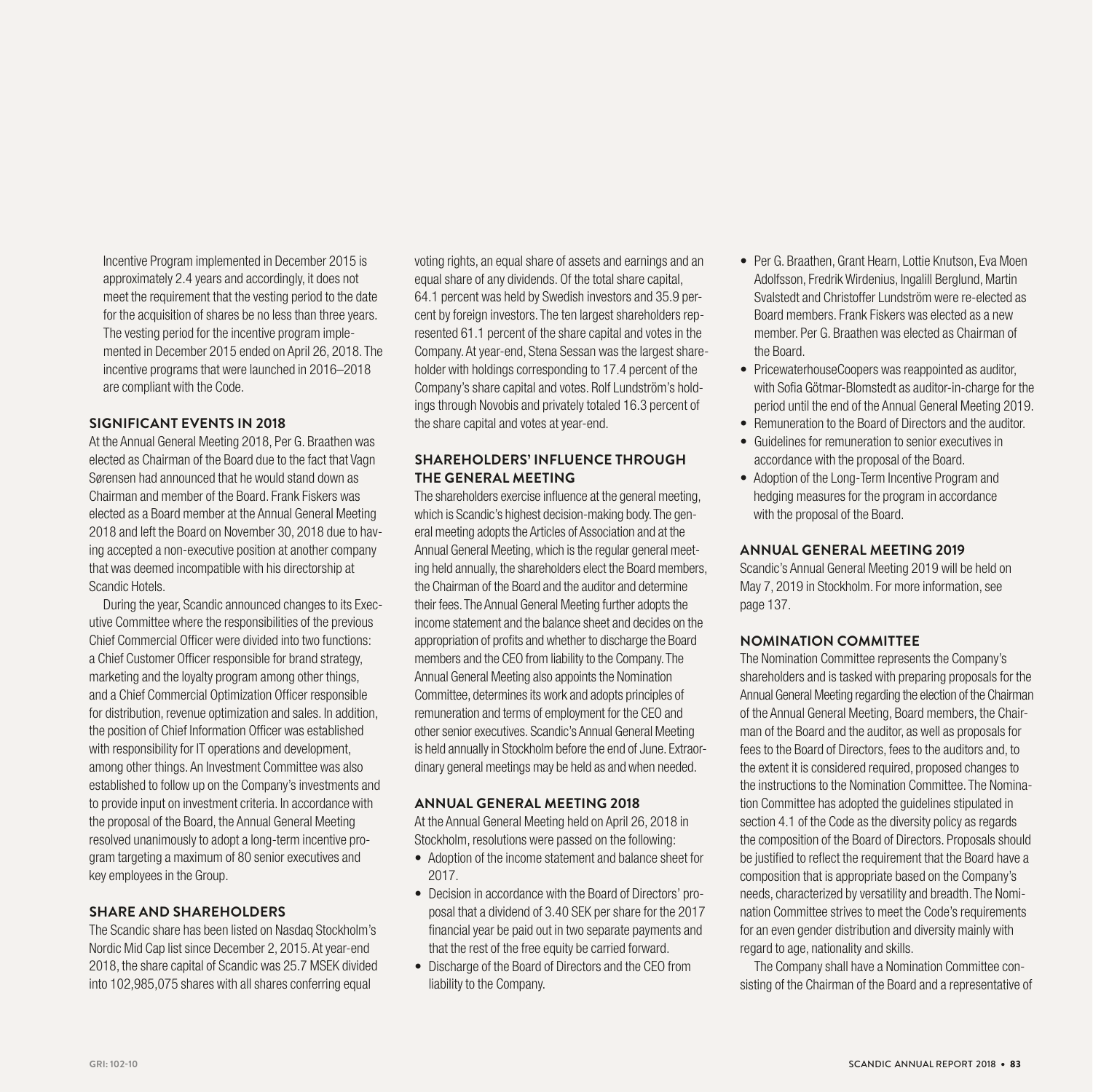each of the three largest shareholders based on shareholder statistics from Euroclear Sweden AB as at the last banking day in August each year. The Nomination Committee's term of office shall run until a new Nomination Committee has been appointed.

Unless otherwise agreed by the members of the Nomination Committee, the Chairman of the Nomination Committee shall be the member who represents the largest shareholders based on the number of votes. If a shareholder should cease to be one of the three largest shareholders by number of votes during the Nomination Committee's term of office, the representative appointed by the shareholder in question shall resign, and the shareholder that has become one of the three largest shareholders by number of votes shall appoint a representative. Such a change is not necessary if the change in votes is marginal or if it occurs later than three months prior to the Annual General Meeting, unless there are special reasons for such.

The names of the three shareholder representatives and the names of the shareholders represented by them shall be announced no later than six months prior to the Annual General Meeting.

#### The Nomination Committee for the Annual General Meeting 2019

The Nomination Committee for the Annual General Meeting 2019 consists of four members and in addition to the Chairman of the Board of Directors includes representatives from the three largest shareholders as at August 31, 2018. The work of the Nomination Committee was led by Joel Lindeman of Novobis AB. The composition of the Nomination Committee was published in a press release on November 6, 2018.

| <b>Nomination Committee</b> | % of the number of votes<br>as at December 31, 2018 |  |
|-----------------------------|-----------------------------------------------------|--|
| Per G. Braathen             |                                                     |  |
| Joel Lindeman               | Novobis AB                                          |  |
| Johan Wester                | Stena Sessan AB                                     |  |
| Trygve Hegnar               | Periscopus                                          |  |

In the work on nominations for the Annual General Meeting 2019, the Nomination Committee has assessed the size and composition of the current Board of Directors as well as Scandic's operations. Special consideration was given to industry-specific and financial expertise and an even gender distribution. The Nomination Committee complies with the guidelines in the Code regarding Board member independence. Scandic's Diversity Policy was considered chiefly as regards equal gender distribution. The 2019 Nomination Committee held three meetings and maintained communication in between. The Nomination Committee based its work on the Chairman of the Board's report on the work of the Board of Directors and discussions with the CEO about the operations of the Company.

The proposals of the Nomination Committee will be presented at the Annual General Meeting 2019 and on Scandic's website at scandichotelsgroup.com

The reasoning behind the proposals, a report on the committee's work and a full presentation of the proposed members will also be published on the site.

The Nomination Committee can be reached at nominationcommittee@ scandichotels.com. For the Nomination Committee to consider suggestions, shareholders who wish to submit proposals may do so at any time before December 31. More information is available at scandichotelsgroup.com

| 2018                    |                                |                 |                                     |            |                          |
|-------------------------|--------------------------------|-----------------|-------------------------------------|------------|--------------------------|
| <b>JAN</b><br>$\bullet$ | <b>FEB</b><br>$\boldsymbol{Q}$ | <b>MAR</b><br>8 | <b>APR</b><br>46                    | <b>MAY</b> | <b>JUN</b><br>6          |
| JUL<br>$\bullet$        | <b>AUG</b>                     | <b>SEP</b><br>8 | <b>OCT</b><br>$\boldsymbol{\Theta}$ | <b>NOV</b> | <b>DEC</b><br>$\bf \Phi$ |

Profit warning

#### **2**

**1**

Q4 Report, investment decision, follow-up on the Restel acquisition, organizational changes, outcome from employee survey

#### **3**

Approval of documents for annual general meeting, investment decisions

#### **4**

Q1 Report, review of Swedish operations, investment decisions, follow-up on investments, renumeration to the Executive Committee, succession plan

Statutory Board meeting, approval of working procedure, CEO instruction and instructions to the committees (per capsulam)

## **6**

**5**

Strategy review, Investment Committee established investment decisions, risk analysis, review of Finnish operations, follow-up on the Restel acquisition

### **7**

Q2 Report

## **8**

Approval of policies, investment decisions, review of financial targets, review of Danish operations, follow-up on organizational changes

## **9**

Q3 Report, investment decisions, review of loyalty program, review of overall recruitment plan, talent and succession planning

### **10**

Investment decision, budget for 2019, review of Norwegian operations

84 • SCANDIC ANNUAL REPORT 2018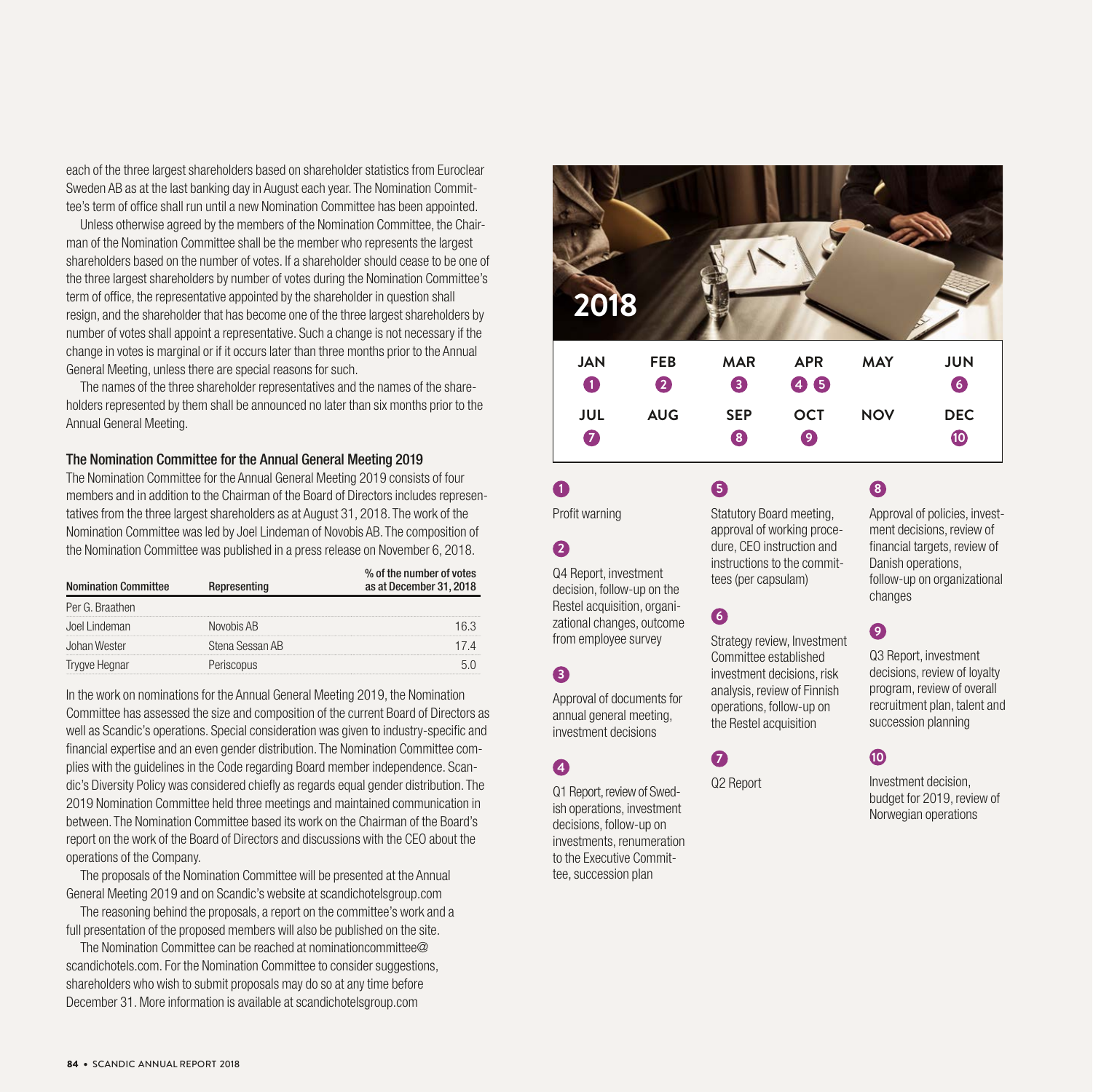#### **BOARD OF DIRECTORS**

The Board of Directors is responsible for Scandic's organization and the management of the Company's affairs. According to the Articles of Association, the Board of Directors shall consist of no fewer than three and no more than eleven Board members, with no more than two alternates. In addition, trade unions are entitled to appoint two regular Board members and two alternates. Board members are elected annually at the Annual General Meeting for the period up until the end of the subsequent Annual General Meeting.

#### Composition of the Board of Directors 2018

The Annual General Meeting 2018 elected nine Board members and appointed one employee representative.

Since Frank Fiskers left the Board on November 30, 2018, the Board comprises eight members and one employee representative elected for the period up until the end of the Annual General Meeting 2019. This means that there is one vacant Board position prior to the Annual General Meeting 2019. Two of the eight Board members are foreign nationals. The CEO and the Group's Chief Financial Officer participate in Board meetings as well as the Board's secretary. Other employees of the Group participate in Board meetings to report on special matters as and when necessary.

#### Independence

None of the Board members are employed by the Scandic Group. Frank Fiskers was deemed not independent in relation to the Company and the senior executives. All

other Board members are considered to be independent in relation to the Company and the senior executives. Six of the eight Board members, who are independent in relation to the Company and the senior executives, are also independent in relation to the Company's major shareholders. Scandic thereby complies with the requirements in the Code regarding the Board of Directors' independence in relation to the Company, the senior executives and the Company's major shareholders.

#### Work of the Board of Directors

The duties of the Board of Directors are regulated in the Swedish Companies Act, the Company's Articles of Association and the Code. The work and procedures of the Board of Directors are established annually in written Rules of Procedure. These rules govern the distribution of work and responsibilities among the Board members, the Chairman of the Board and the CEO, and the routines for financial reporting. The Board of Directors also adopts instructions for the committees of the Board of Directors.

The duties of the Board of Directors include appointing the CEO, adopting strategies, business plans, budgets, interim reports, year-end accounts and annual reports as well as adopting instructions, policies and guidelines. The Board of Directors also monitors the financial performance of the Company, ensures the quality of financial reporting and internal control and evaluates the operations in relation to the objectives and guidelines adopted by the Board of Directors. The Board of Directors also resolves whether to enter into or extend leases, franchise agreements and management agreements and whether significant investments or changes in the Group's organization and operations should be made.

The Chairman of the Board is responsible for the work of the Board of Directors, including ensuring that the work of the Board of Directors is conducted efficiently and that it fulfils its obligations in accordance with applicable laws and regulations. The Chairman of the Board shall, in close cooperation with the CEO, monitor the Company's performance and prepare and lead Board meetings. The Chairman of the Board is also responsible for ensuring that Board members evaluate their work annually and regularly receive the information required to conduct their work efficiently. The Chairman of the Board represents the Company vis-à-vis the shareholders.

#### Composition of the Board of Directors, independence, attendance, committees and remuneration

| Name                        | <b>Position</b>     | Elected,<br>year | Independent in<br>relation to the<br>company and<br>senior executives | Independent in<br>relation to the<br>largest share-<br>holders | Attendance<br>and number<br>of meetings <sup>1)</sup> | Committees,<br>attendance<br>and number<br>of meetings <sup>1)</sup> | Remuneration<br>2018 |
|-----------------------------|---------------------|------------------|-----------------------------------------------------------------------|----------------------------------------------------------------|-------------------------------------------------------|----------------------------------------------------------------------|----------------------|
| Vagn Sørensen               | Former<br>Chairman  | 2007             | Yes                                                                   | Yes                                                            | 4(10)                                                 | 3 (6) Remuneration<br>Committee                                      | 320,833              |
| Per G Braathen              | Chairman            | 2007             | Yes                                                                   | Yes                                                            | 10(10)                                                | 3 (3) Investment<br>Committee<br>6 (6) Remuneration<br>Committee     | 762,500              |
| Ingalill Berglund           | Member              | 2016             | Yes                                                                   | Yes                                                            | 9(10)                                                 | 8 (8) Audit Committee                                                | 526,667              |
| Frank Fiskers <sup>1)</sup> | Member,<br>resigned | 2018             | N <sub>o</sub>                                                        | Yes                                                            | 5(10)                                                 |                                                                      | 0                    |
| <b>Grant Hearn</b>          | Member              | 2014             | Yes                                                                   | Yes                                                            | 9(10)                                                 | 3 (3) Investment<br>Committee<br>5 (6) Remuneration<br>Committee     | 451,667              |
| Lottie Knutson              | Member              | 2015             | Yes                                                                   | <b>Yes</b>                                                     | 9(10)                                                 |                                                                      | 364,167              |
| Christoffer Lundström       | Member              | 2016             | Yes                                                                   | N <sub>0</sub>                                                 | 10(10)                                                | 8 (8) Audit Committee                                                | 418,334              |
| Eva Moen Adolfsson          | Member              | 2014             | Yes                                                                   | Yes                                                            | 10(10)                                                | 6 (6) Remuneration<br>Committee                                      | 439,167              |
| <b>Martin Svalstedt</b>     | Member              | 2017             | Yes                                                                   | N <sub>0</sub>                                                 | 10(10)                                                | 7 (8) Audit Committee<br>3 (3) Investment<br>Committee               | 418,334              |
| Fredrik Wirdenius           | Member              | 2015             | Yes                                                                   | Yes                                                            | 10(10)                                                | 8 (8) Audit Committee<br>3 (3) Investment<br>Committee               | 418,334              |
| Marianne Sundelius          | Employee<br>rep.    | 2017             | N <sub>o</sub>                                                        | Yes                                                            | 10(10)                                                |                                                                      | 40,000               |
| <b>Total</b>                |                     |                  |                                                                       |                                                                |                                                       |                                                                      | 4,160,003            |

1) Total number of meetings during the year. Frank Fiskers joined the Board on April 26, 2018 and left the Board on November 30, 2018. Vagn Sørensen stood down as Chairman and member of the Board at the Annual General Meeting held on April 26, 2018.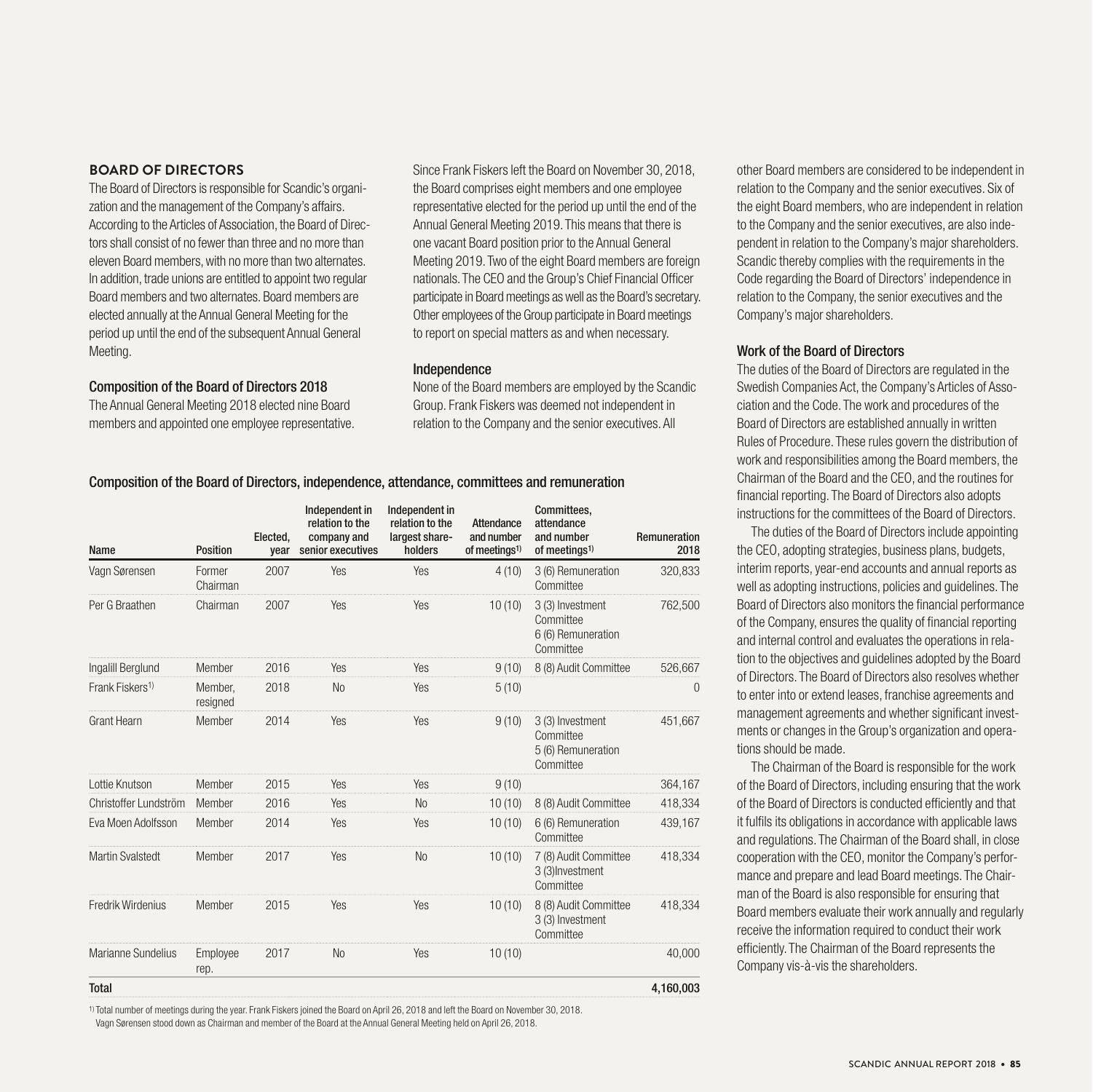#### Work during the year

During the year, nine regular Board meetings were held, of which one per capsulam, and one extraordinary meeting. The Board dealt with issues related to investment decisions and the work of the Investment Committee, property development, policies, remuneration to senior executives, the integration of Restel, market analysis and organizational changes.

#### **COMMITTEES OF THE BOARD OF DIRECTORS**

The Board of Directors has established three committees: the Audit Committee, the Remuneration Committee and the Investment Committee. None of the committees are authorized to make decisions, but they prepare matters and present them to the Board of Directors for decisions. The work of the committees is conducted in accordance with the written procedures for each committee, as adopted by the Board of Directors and the Rules of Procedure for the Board.

#### Remuneration Committee

The Remuneration Committee prepares resolutions in matters involving remuneration principles, salaries, benefits and remuneration to the CEO and senior executives who are subordinate to the CEO. The Remuneration Committee shall also supervise and evaluate the outcome of programs for variable remuneration and the Company's compliance with the quidelines for remuneration adopted at a general meeting.

The Remuneration Committee shall consist of at least three Board members elected at a general meeting. The Chairman of the Board may also be the Chairman of the Remuneration Committee. The other members of the committee shall be independent in relation to the Company and its senior executives.

The Remuneration Committee consists of Grant Hearn (Chairman), Per G. Braathen and Eva Moen Adolfsson.

The Remuneration Committee held six meetings during the year. The committee conducted a review of the basic remuneration for senior executives, the bonus program, other remuneration and the Long-Term Incentive Program.

#### Audit Committee

The Audit Committee prepares the Board of Directors' work on matters involving risk assessments, internal control, internal audit, accounting, financial reporting and audits. The work of the committee aims to ensure compliance with the adopted principles for financial reporting and internal control and that the Company's relationship with its auditors is appropriate for the purpose.

The Audit Committee shall also evaluate the audit and provide a report to the Nomination Committee. It shall also propose auditors to the Nomination Committee.

The Audit Committee also follows up and comments on non-auditing related services that Scandic procures from the Company's auditor.

The Audit Committee shall consist of at least three members. The majority of the members shall be independent in relation to the Company and the senior executives, and at least one member shall be independent in relation to the Company, the Company's senior executives and the Company's major shareholders. He or she shall also have experience in auditing or accounting.

The Audit Committee consists of Ingalill Berglund (Chairman), Christoffer Lundström, Martin Svalstedt and Fredrik Wirdenius. The requirements of the Swedish Companies Act regarding independence and accounting or auditing expertise are thus met.

The Audit Committee held eight meetings during the year, six of which were attended by the Company's auditor.

The following matters were addressed at the Audit Committee meetings:

- Interim reports review prior to approval by the Board of Directors.
- Status of internal control and risk analysis, and evaluation of the structures and efficiency of internal control.
- Auditors' reports on the review of the annual accounts, the interim report for the third quarter, "early warning" and internal control.
- Audit plan and auditors' fees as well as evaluation of the work and independence of the auditors.
- Evaluation of the requirement for an internal audit function for recommendation to the Board of Directors.
- IT Security Policy review prior to approval by the Board of Directors.
- Status of ongoing disputes and legal matters standing item at all meetings.
- The effects of upcoming changes in accounting principles related to finance leasing.

#### Investment Committee

The Investment Committee was established in 2018 and prepares decisions on issues related to investment proposals such as new investments and extensions as well as extensions of lease agreements. The Investment Committee shall also continually evaluate hotel investments and regularly review the development of the hotel portfolio, investment criteria and the process for managing the Group's investments.

The Investment Committee shall consist of at least three members of the Board elected at the annual general meeting. The Investment Committee consists of Grant Hearn (Chairman), Per G. Braathen, Martin Svalstedt and Fredrik Wirdenius. During 2018, the Investment Committee held three meetings.

#### **EVALUATION OF THE WORK OF THE BOARD OF DIRECTORS**

The Chairman of the Board is responsible for evaluating the work of the Board of Directors. The Board of Directors evaluates its work annually. This evaluation concerns the procedure and main direction for the work of the Board of Directors. The evaluation also focuses on access to and the need for special expertise on the Board of Directors. The evaluation in 2018 was done through an extended process in which all Board members answered questions and took part in interviews with an external party. The results were presented and discussed by the Board of Directors and the Nomination Committee. The evaluation was used as a tool to develop the work of the Board of Directors and also constitutes support for the work of the Nomination Committee.

#### Auditors

PricewaterhouseCoopers has been the Company's auditor since 2012. At the Annual General Meeting held on April 26, 2018, PricewaterhouseCoopers was reappointed as auditor, with Sofia Götmar-Blomstedt as the Auditor-incharge, for the time until the end of the Annual General Meeting 2019. Sofia Götmar-Blomstedt is an authorized public accountant and a member of FAR. During 2018, the auditor reported observations on one occasion to the Board of Directors. No members of the Executive Committee were present. Thereafter, the auditor participated in six meetings with the Audit Committee.

The Audit Committee evaluates the auditors' work and independence annually.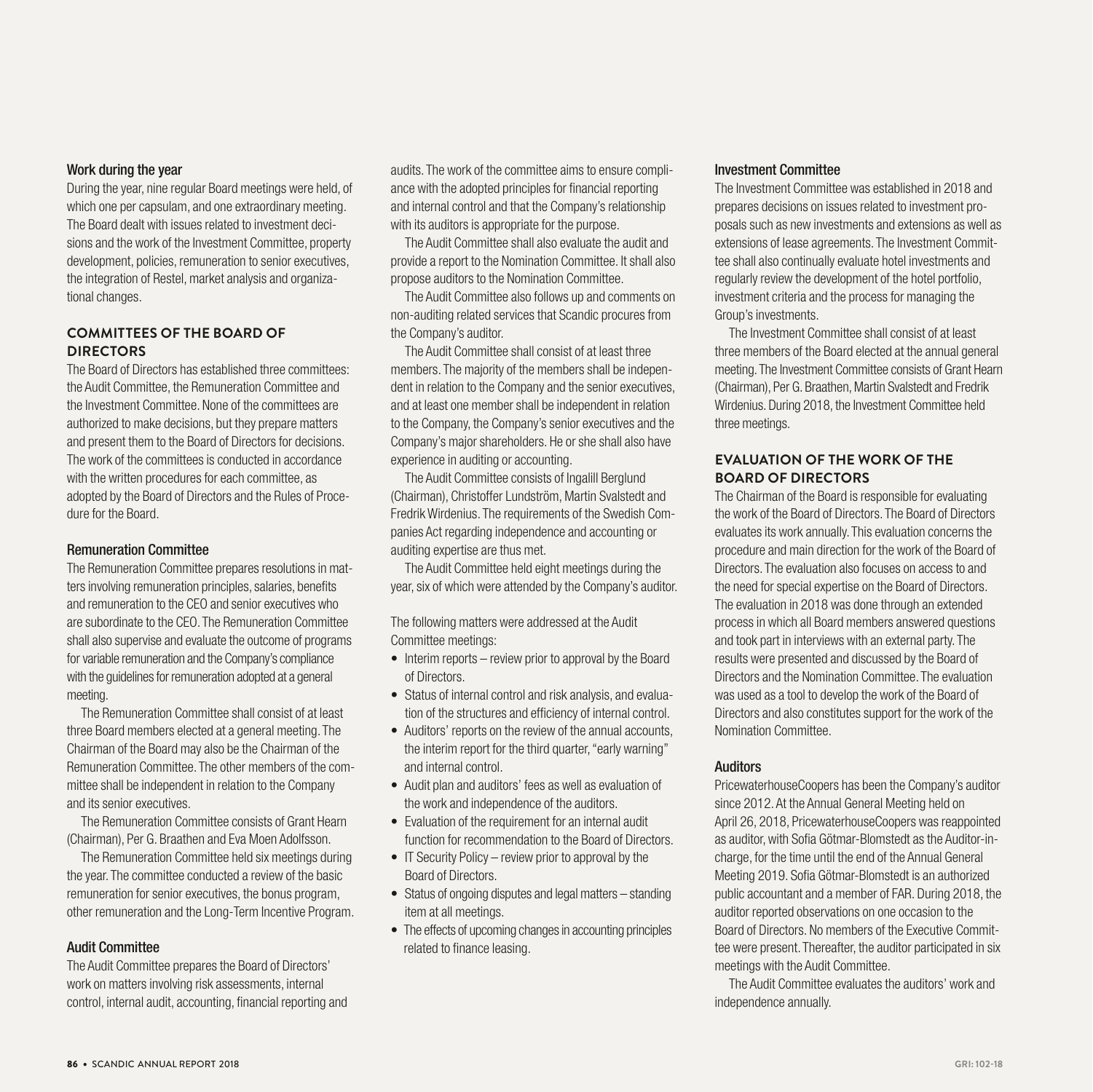The auditor receives a fee for its work, according to a resolution of the Annual General Meeting. Information on auditors' fees is provided in Note 4 on page 106.

#### **ANNUAL CYCLE OF THE EXECUTIVE COMMITTEE**

#### **EXECUTIVE COMMITTEE**

Scandic's Executive Committee has solid experience from the hotel sector and consumer-oriented operations in various markets. During the year, Scandic announced changes to its Executive Committee where the responsibilities of the previous Chief Commercial Officer were divided into two functions: a Chief Customer Officer responsible for brand strategy, marketing and the loyalty program among other things and a Chief Commercial Optimization Officer responsible for distribution, revenue optimization and sales. In addition, the position of Chief Information Officer was created with responsibility for IT operations and development, among other things.

The Executive Committee consists of the CEO and 11 senior executives: the Chief Financial Officer (CFO), the Senior Vice President Human Resources & Sustainability (SVP HR & Sustainability), the Vice President Business Development (VP Business Development), the Chief Customer Officer, the Chief Commercial Optimization Officer, the Chief Information Officer and the Group's five Country Heads. Five nationalities are represented in the Executive Committee, which is composed of ten men and two women. During the year, three new members joined the Executive Committee. See pages 92–93 for more information about the Executive Committee.

The CEO's areas of responsibility and powers are governed by the Rules of Procedure for the Board of Directors and instructions for the CEO. The CEO is responsible for communicating and implementing Scandic's strategy, business plans and other decisions in the organization. The CEO is also ultimately responsible for ensuring that the governance, organization, risk management, internal processes and IT infrastructure are satisfactory.

To achieve economies of scale and ensure a consistent offering, Scandic has gathered a number of support functions centrally including accounting and finance, HR, purchasing, IT, marketing, product development, revenue management, and restaurant and conference operations. Personnel in charge of the various Group functions are also responsible for developing Group-wide policies, guidelines and working methods and for following up on and ensuring that the Group's operations are conducted in compliance with adopted policies and standards.



#### **Sustainability**

Sustainability is an integrated part of Scandic's governance and reporting. The understanding of and commitment to challenges such as climate change, creating ethical and safe workplaces and being a responsible purchasing party are of major importance to the Group. In all of the countries where Scandic conducts business, the Company strives to employ people who reflect the society in which the hotels operate and discrimination and harassment are prohibited. In this context, Scandic's governance documents are the Code of Conduct, the Code of Conduct for Suppliers, the Anti-Corruption Policy, the Environmental Policy and the Diversity & Inclusion Policy. Scandic's Diversity & Inclusion Policy is an underlying policy for Scandic's Code of Conduct. The policy sets out that diversity contributes to business success and clearly stipulates that no form of discrimination is accepted.

When appointing Board members, the Nomination Committee strives for diversity mainly with respect to gender, age, nationality and skills. The Board of Directors has joint responsibility for sustainability. Within the Executive Committee, sustainability is delegated to the heads of each function: the CFO is responsible for anti-corruption and supplier control and the SVP HR & Sustainability is responsible for reporting and ESG information, employment law, diversity and equality as well as for sustainability as a whole within Scandic.

#### **SIGNIFICANT EVENTS HANDLED BY THE CEO AND THE EXECUTIVE COMMITTEE IN 2018**

During the year, Scandic announced changes to its Executive Committee. In addition, the Executive Committee addressed issues related to the Company's approval of new lease agreements, extensions of existing lease agreements and the integration of Restel's Finnish hotel operations, organizational changes and commercial initiatives such as the new loyalty program.

#### Guidelines for remuneration to the CEO and senior executives

At the Annual General Meeting held on April 26, 2018, guidelines for remuneration and other terms of employment for senior executives, including the CEO, were adopted. These guidelines are only applicable to new employment agreements entered into between the Company and the respective senior executives, which is why there are employment agreements that were entered into before the guidelines were introduced that do not fully conform to the currently applicable guidelines. Scandic's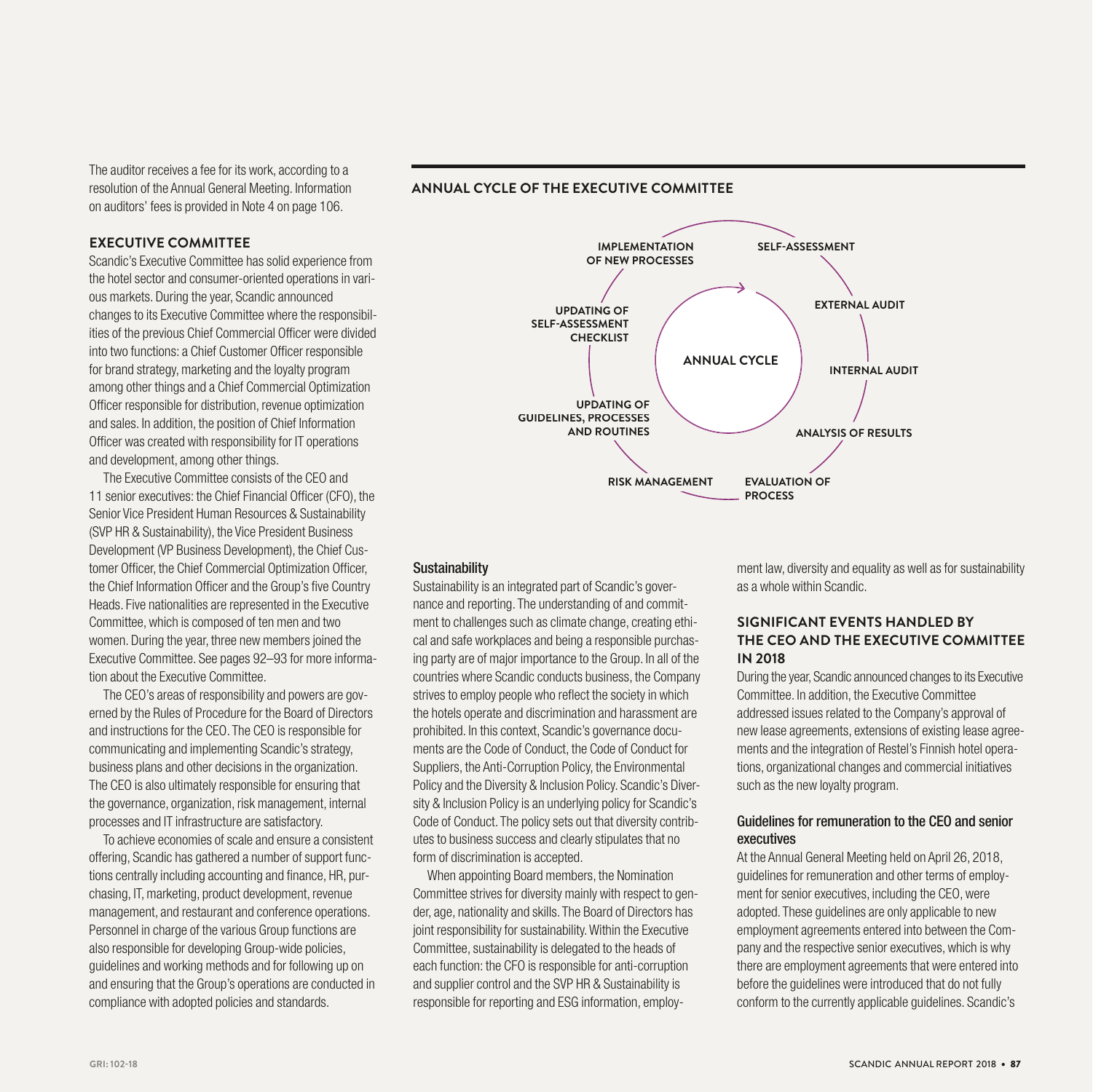senior executives are the members of the Executive Committee. Following a resolution passed at the Annual General Meeting held on April 26, 2018, the following guidelines apply:

Scandic shall offer terms that are in line with market conditions and that enable the Company to recruit and retain the managers required to meet its short- and longterm targets. Remuneration to senior executives may consist of a fixed salary, variable salary, pension and other benefits. The fixed salary of the CEO and the senior executives shall be commensurate with market conditions and reflect the demands and responsibility that the position entails as well as individual performance. The fixed salary of the CEO and the senior executives shall be reviewed annually. The variable salary of the CEO and the senior executives shall be based on the Company's fulfillment of criteria set out in advance. The variable salary shall amount to no more than 60 percent of the fixed annual salary of the CEO and 35 to 50 percent of the fixed annual salary of other senior executives. Long-term incentive programs may be offered as a supplement to the above to create long-term commitment.

The pension benefits to the CEO and other senior executives shall mainly consist of defined contribution pension schemes, but they may also be defined benefit schemes if required by a collective bargaining agreement. Fixed salary during notice periods and severance pay, including compensation for anti-competition restrictions, shall in aggregate not exceed an amount corresponding to the fixed salary for 18 months. The total severance pay for all members of the Executive Committee shall not exceed the fixed monthly salary for the remaining years until the employee reaches the age of 65. Other remuneration may consist of customary benefits, such as health insurance, which shall not constitute a significant part of the total remuneration. Additional remuneration may be paid in extraordinary circumstances, provided such remuneration is intended to recruit or retain senior executives, and is then to be agreed upon on a case-by-case basis. Such extraordinary arrangements may include a lump sum cash payment or a benefit package in the form of a relocation allowance, income tax support or similar.

The Board of Directors has the right to deviate from the above-mentioned guidelines in individual cases if it is of the opinion that there are special reasons to do so. For more information, see Note 6 on pages 108–110.

#### Remuneration

For information on remuneration to the CEO and senior executives, see Note 6 on pages108–110.

#### Long-Term Incentive Program

Since the Company was listed in 2015, a performance-based long-term incentive program has been launched on an annual basis. The most recent program, which was adopted at the Annual General Meeting held on April 26, 2018, is described in Note 6 on pages 108–110. The program that was launched in December 2015 expired on the date on which Scandic's Interim Report for the first quarter 2018 was published. The goals and degree to which the conditions for performance shares were met can be found in Scandic's Interim Report for the first quarter 2018. Results and the allotment of shares are described in Note 6 on pages 108–110. Terms and conditions for the program can be found in Note 6 on pages 108–110.

#### Guidelines for remuneration to senior executives before the Annual General Meeting 2019

The Board of Directors has proposed that the Annual General Meeting 2019 adopt guidelines that in all material aspects correspond to the guidelines adopted at the Annual General Meeting 2018.

#### **THE BOARD OF DIRECTORS' REPORT ON INTERNAL CONTROL**

This description has been prepared in compliance with the Swedish Annual Accounts Act and the Swedish Corporate Governance Code (the "Code") and is therefore limited to internal control related to financial reporting. The report has not been reviewed by the Company's auditor.

According to the Swedish Companies Act and the Code, the Board of Directors is responsible for ensuring that internal control mechanisms are developed, communicated to and understood by the employees of Scandic who carry out individual control measures, and for ensuring that such control measures are carried out, monitored, updated and maintained.

Executives at all levels are responsible for ensuring that internal control mechanisms are established in their respective areas and that these controls achieve the desired results. Scandic's CFO is ultimately responsible for ensuring that the monitoring of and the work on Scandic's internal control is conducted in the format determined by the Board of Directors.

Scandic's structure for internal control is based on the COSO model, the framework of which is applied to Scandic's operations and conditions. According to the COSO model, a review and assessment is carried out within the areas of control environment, risk assessment, control activities, information and communication and monitoring activities. Based on this review, certain areas of development are identified and prioritized in the ongoing work to maintain internal control.

The procedures for internal control, risk assessment, control activities and monitoring of financial reporting have been devised to ensure reliable and relevant reporting and external financial reporting in accordance with the IFRS, applicable laws and regulations and other requirements of companies listed on Nasdaq Stockholm. This work involves the Board of Directors, the senior executives and other employees.

The manner in which the Board of Directors monitors and ensures the quality of internal control is documented in the adopted Rules of Procedure for the Board of Directors and the instructions for the Audit Committee. The Audit Committee's duties include evaluating the Company's structure and guidelines for internal control.

Financial reporting to the Board of Directors is carried out on a monthly basis according to a format described in the CEO's instructions for financial reporting. The Company's CFO also conducts a review of the financial performance and latest forecast for the current year at each regular Board meeting. Drafts of interim reports are first presented to the Audit Committee for discussion and consideration at a committee meeting before they are presented to the Board of Directors for approval.

The internal financial reporting complies with a standardized format where a common set of definitions and key ratios is used for all subsidiaries and hotels. Reporting is carried out through a Group-wide reporting system that allows a high level of transparency and comparability of financial data. Financial performance is monitored through monthly reports from the subsidiaries and quarterly reviews where members of the Executive Committee, the central accounting department and the relevant country management team participate. Detailed follow-up of key ratios for different parts of Scandic's hotel operations enables benchmarking between hotels and also provides information quickly on deviations in operating margins and operating profit/loss compared to the expected outcome. This detailed follow-up procedure is an important tool for ensuring internal control.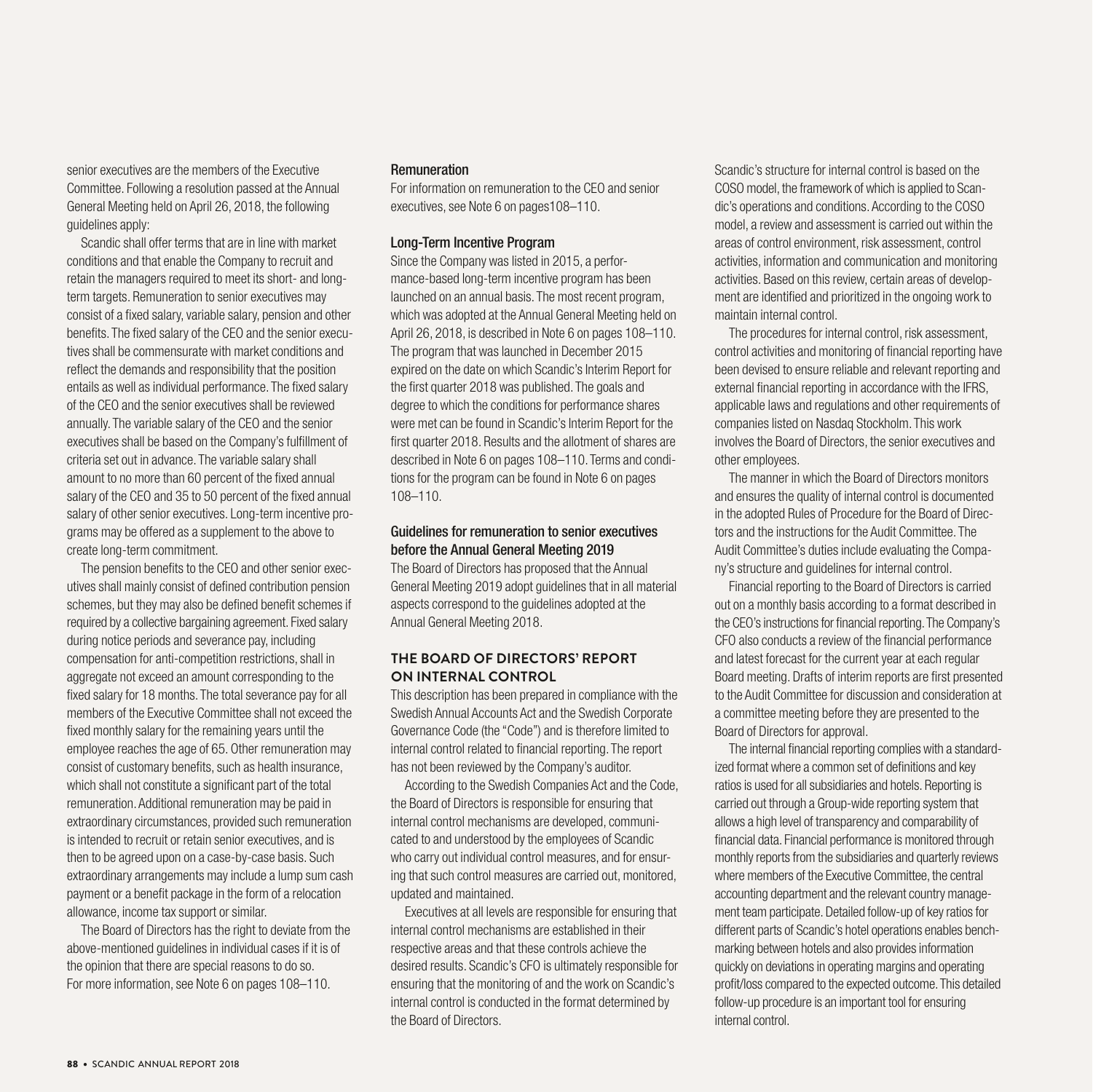Scandic uses BINC (Best in Class) which involves benchmarking key ratios for revenues, operational efficiency and customer satisfaction where key ratios per hotel are compared with other comparable hotels in a "BINC group." The purpose is to create a tool to identify good examples and to stimulate learning and continual improvement of best practices.

#### Control environment

The control environment forms the basis of internal control of financial reporting. An important element of the control environment is that channels for decision-making, authority and responsibility are clearly defined and communicated between different levels of the organization and that governance documents in the form of internal policies and guidelines are available. A good control environment is created through communication and training to ensure understanding of and compliance with policies and regulatory frameworks. The control environment is strengthened by a positive corporate culture and the transparent and relevant monitoring of financial performance and key ratios at all levels in the Group.

#### Risk assessment

Internal control is based on a risk analysis. The risk analysis related to internal control and the risk of errors in the financial reporting form a part of the risk analysis that the Executive Committee performs and presents to the Audit Committee and Board of Directors annually. This analysis identifies and evaluates risks based on their likelihood of occurring and the potential impact of their occurance on the operations and financial position of the Group. Thereafter, the Group's internal controls and control environment are evaluated and any gaps compared with the desired level of control are identified. An action plan aimed at reducing gaps is established where the value of and possibility to reduce the risk is weighed against the cost of establishing and maintaining internal controls. Based on the risk analysis, control activities are designed to reduce risk at a reasonable cost. The activities shall also contribute to improved internal procedures and operational efficiency.

#### Control activities

Scandic's internal control is based on the Company's established channels for decisions and the delegation and authorization procedures documented in governing policies and guidelines.

Control activities may be IT based or manual. To the fullest extent possible, they shall be an integrated part of defined and documented processes and procedures.

A number of control activities that are common to all companies within the Group have been established. Some of these are implemented on the hotel level while others are implemented in the centralized accounting departments in each country. Control activities are described in Group-wide instructions.

#### Information and communication

The part of Scandic's governance documents in the form of policies, guidelines and manuals that involve financial reporting is chiefly communicated via monthly meetings at which all financial managers participate and via the Group's finance handbook. The finance handbook is published on the Group's intranet and is updated regularly based on changes in external requirements and in Scandic's operations.

Communication with internal and external parties is governed by a Communication Policy that provides guidelines on how such communication should be conducted. The purpose of the policy is to ensure compliance with all disclosure requirements in a correct and complete manner. Internal communication aims to ensure that each employee understands Scandic's values and business operations. To achieve the aim of informed employees, work is carried out internally and information is communicated regularly via the Group's intranet.

#### Monitoring

Scandic's accounting functions are integrated through a common finance and accounting system and common accounting instructions. The Board of Directors and the Executive Committee regularly receive information on the Group's performance and financial position and the development of its operations. The efficiency of the internal control is evaluated annually by the Company and the Audit Committee. It is also reviewed by the external auditors. The result of the evaluation forms the basis for improvements to processes and controls for subsequent years. Internal control on the hotel and country levels is monitored through self-assessments and onsite audits.

• All hotels conduct self-assessments at least once a year based on a Group-wide checklist with mandatory and recommended controls.

• Internal audit visits are carried out by employees at the Company's central accounting department for a number of hotels per year. These involves a control checklist, spot checks within relevant areas and a general discussion with the general manager and department heads to ensure the understanding of and compliance with internal control.

The results of the self-assessments and onsite audits are reported by the local heads of finance to the management team of the country in question. The results are reported by the Group's CFO to the Audit Committee, together with a report of measures undertaken to improve internal control if the results indicate that there is a need to do so either at the hotel level or in general.

As part of their review, external auditors make additional hotel visits during which they test controls according to the internal checklist. The aim is that these onsite audits by both Scandic's accounting department and external auditors shall cover approximately one-third of all hotels every year.

#### Internal audit

Based on the Audit Committee's evaluation, the Board of Directors has decided not to establish a separate internal audit function. The decision is based on the assessment that the existing process for internal control is well established, efficient and supported by a good control environment, a clear governance model and well-functioning regular financial monitoring. The Board of Directors evaluates the need for a special internal audit function annually.

#### Measures in 2018

Scandic works continously with risk mitigation to face a changed environment. Scandic continued to focus its risk analysis to gain a better understanding of financial reporting and analysis. Special focus was put on IT security and the new GDPR regulations. The work of the Board of Directors and its committees focused chiefly on market analysis and business intelligence. Self-assessment for internal control was discussed regularly by the Audit Committee.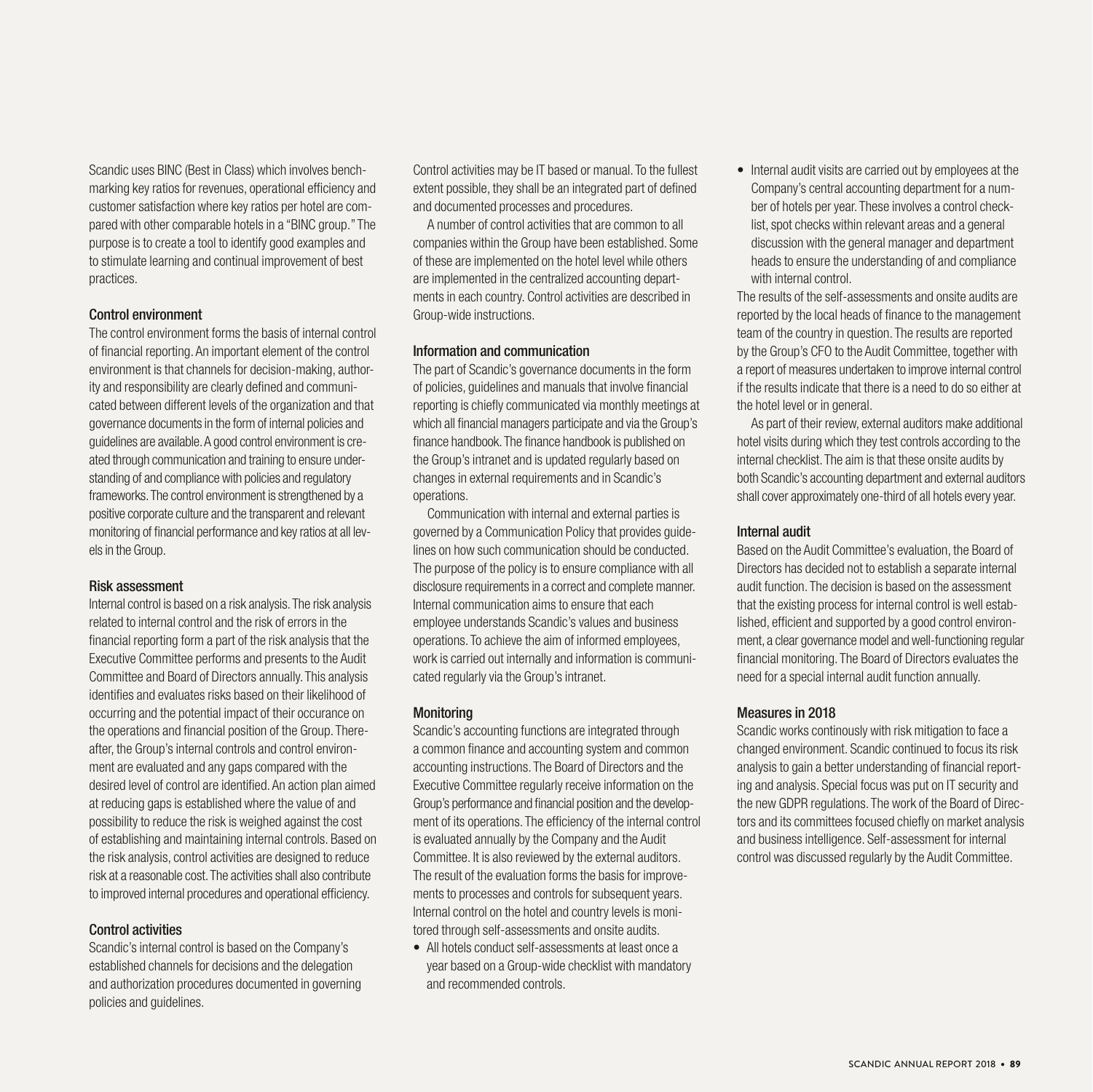# BOARD OF DIRECTORS



PER G. BRAATHEN Chairman of the Board since 2018. Member of the Board since 2007. Member of Remuneration Committee. Member of Investment Committee.

Born: 1960. Norwegian citizen.

Education: MBA from Schiller University London, UK.

#### Other current assignments:

Chairman of the Board of Braathens Regional Airlines (BRA), Bramora Ltd. Chairman of the Board and CEO of Braganza AB. Board member of Wayday Travel AS.

#### Previous positions:

Chairman/CEO Tjæreborg, Always and Saga Tours. Chairman of Escape Travel A/S SunHotels AG. Board member at Arken Zoo Holding AB and Kristiansand Dyrepark AS, Ticket Leisure Travel AB and Ticket Biz AB.

Shareholding: 456,781 (through companies)

Independent in relation to major shareholders: Yes

Independent in relation to the company and management: Yes



#### EVA MOEN ADOLFSSON Member of the Board since 2014. Member of Remuneration Committee.

Born: 1960. Swedish and American citizen.

Education: Bachelor of Business Administration from University of Gothenburg, Sweden.

Other current assignments: President & CEO of Resia Travel Group AB and Board assignments in companies within the Resia Group. Board member of Svenska

#### Resebyråföreningens Service AB. Previous assignments:

Board member of Västsvenska Handelskammaren Service AB; General Manager, Scandic Rubinen; General Manager, Scandinavian Service Partner; CFO, Radisson SAS Park Avenue Hotel and CFO, AVAB Elektronik.

Shareholding: 3,134

Independent in relation to major shareholders: Yes

Independent in relation to the company and management: Yes



INGALILL BERGLUND Member of the Board since 2016. Chairman of Audit Committee.

Born: 1964. Swedish citizen.

Education: Special advanced course in economics, Frans Schartau Business Institute.

#### Other current assignments:

Board member of Veidekke ASA, AxFast AB, Handelsbanken Regionbank Stockholm, Kungsleden AB (publ), Bonnier Fastigheter AB and Stiftelsen Danvikshem. Member of Balco Group AB, Juni Strategi and Analys AB.

Previous assignments:

Interim Managing Director AxFast AB. President & CFO at Atrium Ljungberg AB. Twenty years of experience from the real estate sector.

Shareholding: 3,000

Independent in relation to major shareholders: Yes

Independent in relation to the company and management: Yes



GRANT HEARN Member of the Board since 2014. Chairman of Remuneration Committee. Chairman of Investment Committee.

Born: 1958. British citizen.

Education: Diploma in Hotel and Tourism Management, Shannon College of Hotel Management, Ireland.

Other current assignments: Chairman of the Board of Amaris Hospitality and Shearings Holidays Ltd.

Previous assignments:

Chairman of the Board of The Hotel Collection; Board member of London & Partners Ltd, Thame and London Ltd, TLLC Group Holdings Ltd and Travelodge Hotels Ltd.

Shareholding: 3,000

Independent in relation to major shareholders: Yes

Independent in relation to the company and management: Yes



LOTTIE KNUTSON Member of the Board since 2015.

Born: 1964. Swedish citizen.

Education: Bachelor from the Department of Media Studies, Stockholm University, Sweden. Diplôme de l'Université Paris IV.

Other current assignments: Board member of Cloetta AB, Stena Line BV, STS Alpresor AB, Swedavia AB and Talently Online Group AB.

Previous assignments: Board member of H&M Hennes & Mauritz AB, Actic AB, Wise Group AB and TUI Nordic Holding AB.

Shareholding: 3,134

Independent in relation to major shareholders: Yes

Independent in relation to the company and management: Yes

90 • SCANDIC ANNUAL REPORT 2018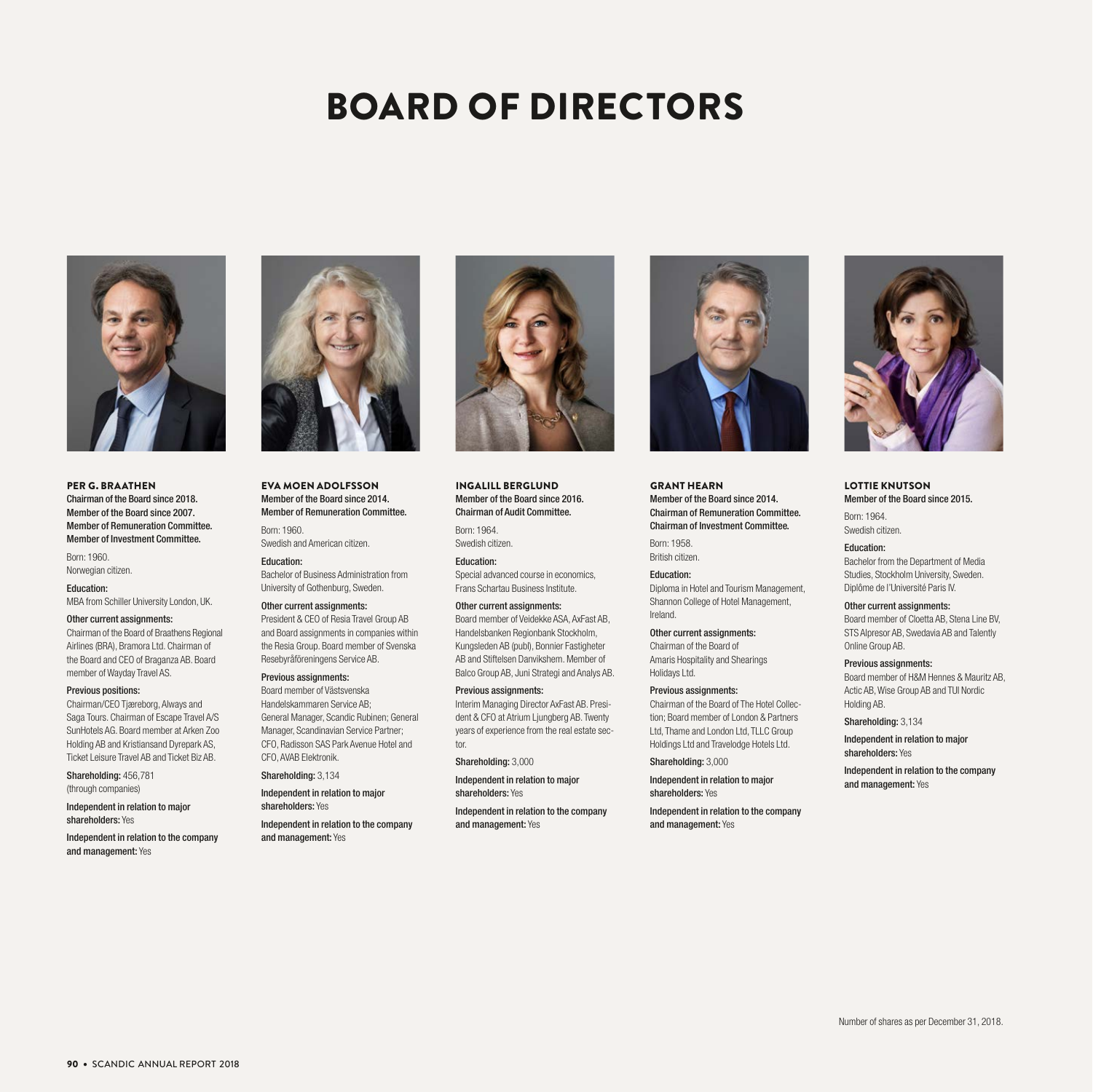

**CHRISTOFFER** LUNDSTRÖM Member of the Board since 2016. Member of Audit Committee.

Born: 1973. Swedish citizen.

#### Education:

Bachelor of Arts, Webster University and Hotel Management Diploma, HOSTA.

#### Other current assignments:

Owner & President of investment company RCL Holding AB. Board member of Collector AB, Feelgood Svenska AB, Rasta Group AB (until 2018), Provobis Invest AB, Harrys Pubar AB, RCL Holding AB, KL Capital AB, Future Pawnbroker AB and Tableflip Entertainment AB. Chairman of the Board of AM Brands AB.

Shareholdings: 230,000

Independent in relation to major shareholders: No (Rolf Lundström/Novobis)

Independent in relation to the company and management: Yes



MARTIN SVALSTEDT Member of the Board since 2017. Member of Audit Committee. Member of Investment Committee.

Born: 1963. Swedish citizen.

Education: Bachelor of Science in Business Administration and Law from the University of Karlstad, Sweden.

#### Other current assignments:

CEO Stena Adactum AB and Stena Sessan AB, Chairman of the Board of Ballingslöv International, Gunnebo and Stena Renewable. Vice chairman of the Board of Envac. Board member of Svedbergs, Stena Sessan and Stena Adactum. Member of the Stena Sphere Coordination Group.

Previous assignments: Chairman of the board of Meda, Envac, Mediatec Group and Blomsterlandet. Experience from operational roles such as

CFO at Capio and other senior financial positions. Shareholdings: 60,000 (In addition, Stena

Sessan Rederi AB held 17,947,735 shares) Independency in relation to major

shareholders: No (Stena)

Independency in relation to the company and management: Yes



FREDRIK WIRDENIUS Member of the Board since 2015. Member of Audit Committee. Member of Investment Committee.

Born: 1961. Swedish citizen.

Education: Master of Science in Engineering, KTH Royal Institute of Technology, Stockholm, Sweden.

Other current assignments: CEO of Vasakronan AB. Board member of

RICS Sweden. Previous assignments: Board member of Vasakronan AB.

Shareholding: 3,134

Independent in relation to major shareholders: Yes

Independent in relation to the company and management: Yes



MARIANNE SUNDELIUS Member of the Board since 2017. Employee representative.

Born: 1967. Swedish citizen.

Education: University courses in leadership and psychology. Studies in economics.

Other current assignments: –

Previous assignments: Employee representative at Sara Hotels AB and Reso Hotels AB.

Shareholdings in Scandic: –

Independent in relation to major shareholders: Yes

Independent in relation to the company and management: No (employee representative).

Number of shares as per December 31, 2018.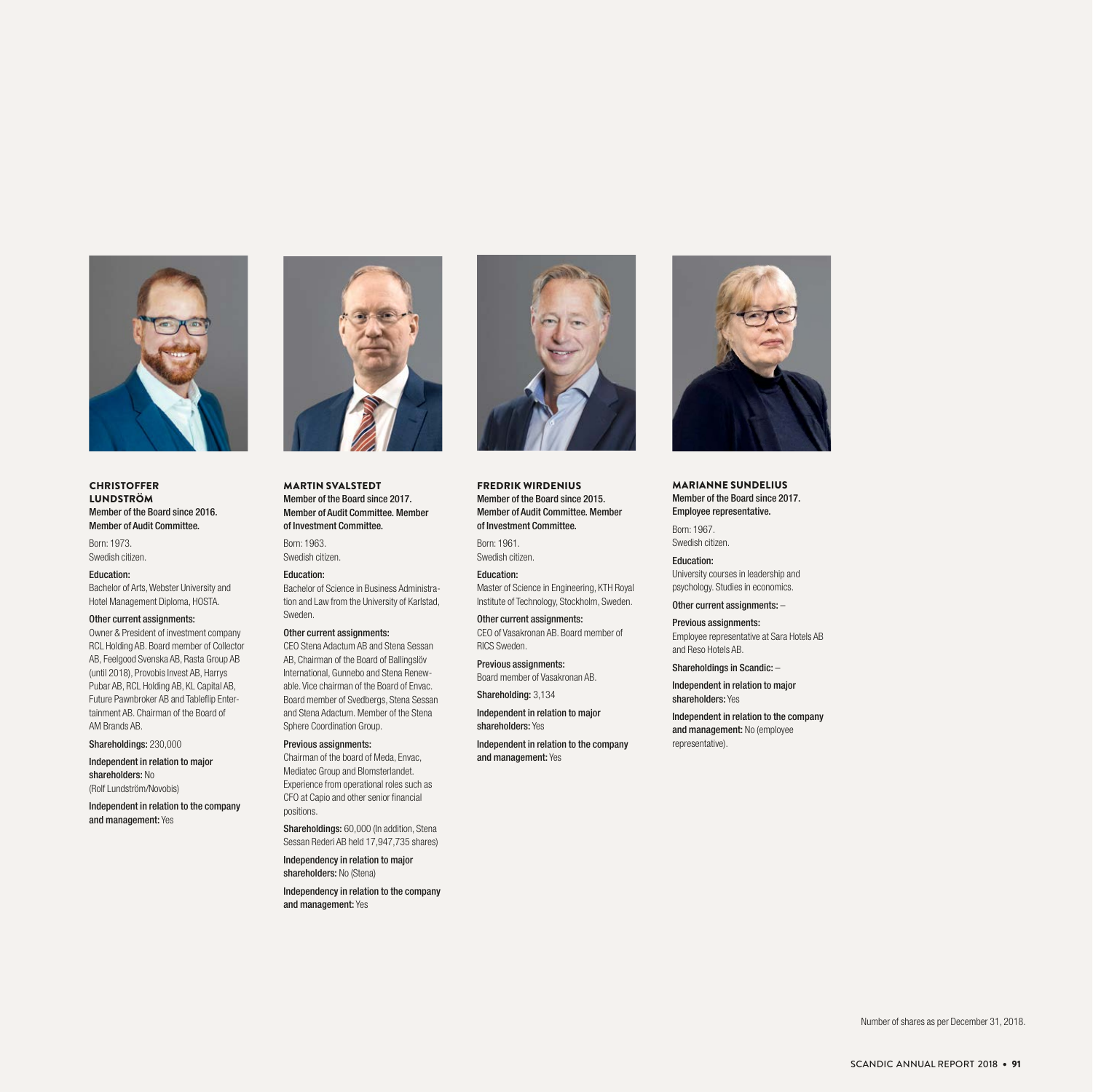# EXECUTIVE COMMITTEE



#### JENS MATHIESEN President & CEO

Born: 1969. Employed by the Group since 2008. Member of Scandic's Executive Committee since 2016. Danish citizen.

Other assignments: Chairman of the Board of Dansk Erhverv (Danish Chamber of Commerce) and board member of Wonderful Copenhagen.

Education: Shipping Broker, Transocean Shipping, Denmark.

Previous experience: Director of Sales & Marketing, Choice Hotels Scandinavia; CEO Fountain Scandinavia A/S and Head of Sales & Marketing, Avis Rent a Car.

Number of shares: 22,235



#### NIKLAS ANGERGÅRD Chief Customer Officer

Born: 1971. Employed since 2018. Member of Scandic's Executive Committee since 2018. Swedish citizen.

Other assignments: –

Education: Master of Science

in Business Administration from Stockholm School of Economics.

Previous experience: CMO at Tieto, VP Brand and Marketing at Klarna, Marketing Director at Telia, VP Brand and Global Marketing at SAS, founder Storåkers McCann, management consultant at Arthur D. Little.

Number of shares: 0



#### LENA BJURNER Senior Vice President HR & Sustainability

Born: 1968. Employed and member of Scandic's Executive Committee since 2015.

Swedish citizen.

Other assignments: –

Education: Bachelor in Business

Administration, Borlänge University, Sweden. Previous experience: Head of Commercial Card & Business Travel Account Management Nordic, Head of Human Resources, Director HR Business Partner Customer Service Organisation in Latin America and Canada, VP HR, Head of Market HR for Nordics, Central Eastern Europe, Benelux and France and HR VP Flexible Markets and France within American Express.

Number of shares: 10,538



JESPER ENGMAN Vice President Business Development

Born: 1974. Employed since 2006. Member of Scandic's Executive

Committee since 2014. Swedish citizen.

Other assignments: –

Education: Masters of Science in Engineering, KTH Royal Institute of

Technology, Sweden. Previous experience: Business Area Director, Analyst at Pandox. Analyst at Hotellus.

Number of shares: 8,781



#### SØREN FAERBER Head of Denmark

Born: 1970. Employed by the Group since 2006. Member of Scandic's Executive Committee since 2019.

Other assignments: –

Danish citizen.

Education: Currently pursuing MBA at Edinburgh Business School. Business diploma in Finance from Copenhagen Business School.

Previous experience: District director Copenhagen & Denmark East, Scandic. Director of Food & Beverage Denmark and Southern Europe, Scandic. Regional director, Hard Rock International.

Number of shares: 5,821



#### ANN HELLENIUS Chief Information Officer

Born: 1974. Employed since 2018. Member of Scandic's Executive Committee since 2018.

Swedish citizen.

Other assignments: Member of the board Volvo Finans Bank.

Education: Master of Science in Business Administration from Linköping University, Master School of Management, University of Bath, UK.

Previous experience: CIO Bankgirot, CIO City of Stockholm, CEO Solvitur, management consultant at Ernst & Young Management consulting, strategy consultant at Cambridge Strategic Management Group.

Number of shares: 0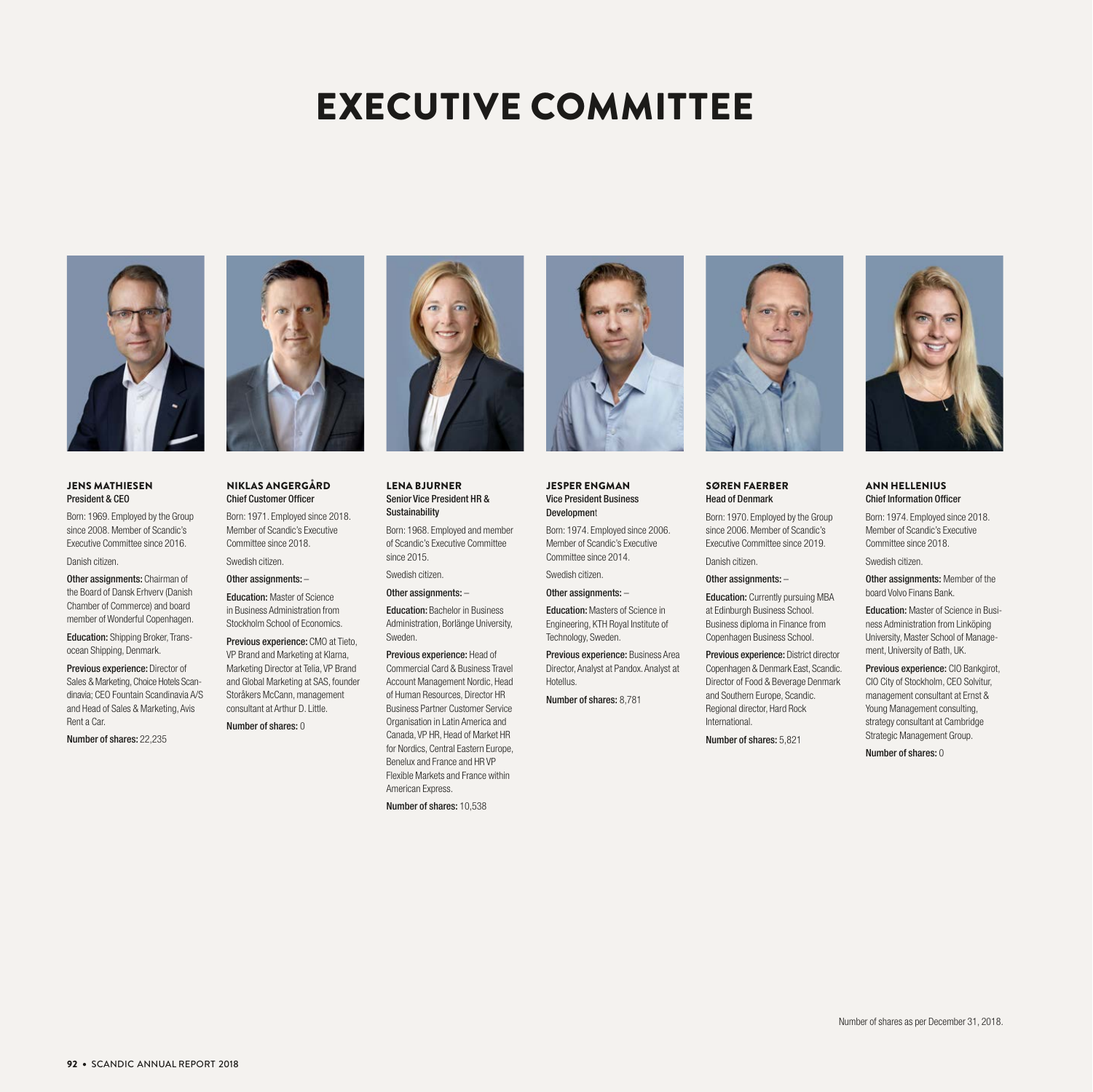

#### PETER JANGBRATT Head of Sweden

Born: 1967. Employed by the Group 1995–2008 and since 2015. Member of Scandic's Executive Committee since 2016.

Swedish citizen.

Other assignments: Member of the board of Visita; Member of the board of Svenskt Näringsliv.

Education: Education through Scandic Business School and Hilton.

Previous experience: Several senior positions at Scandic, such as President Marketing & Communications and Director of Operations Sweden, and CEO of Rica Hotels Sweden.

Number of shares: 16,058



#### JAN JOHANSSON Chief Financial Officer

Born: 1962. Employed and member of Scandic's Executive Committee since 2016.

Swedish citizen.

Other positions: –

Education: Bachelor of Science in Economics from Uppsala University, Sweden.

Previous experience: CFO Apoteket; CFO Nobia AB; CFO Eniro.

Number of shares: 5,872



#### AKI KÄYHKÖ Head of Finland

Born: 1968. Employed by the Group since 2012. Member of Scandic's Executive Committee since 2016. Finnish citizen.

Other assignments: Member of the Board of the Finnish Hospitality Industry Association.

Education: Bachelor of Business Administration in International Business and Management, Schiller International University, London.

Previous experience: Several senior positions with Procter & Gamble and Reckitt Benckiser; Commercial Director at Oy Hartwall and CEO at Palace Kämp Group.

Number of shares: 20,174



#### JAN LUNDBORG Chief Commercial Optimization **Officer**

Born: 1962. Employed by the Group since 2009. Member of Scandic's

Swedish citizen.

Other current assignments:

Executive Committee since 2018.

Education: Bachelor in Business Administration from Uppsala

University, Sweden. Previous assignments: Several senior management positions with Scandinavian Airlines, COO of AirBaltic & AMADEUS General Manager Southeast Asia & Pacific.

Number of shares: 7,067



#### MICHEL SCHUTZBACH Head of Europe

Born: 1961. Employed by the Group since 2009. Member of Scandic's Executive Committee since 2016. German and Swiss citizen.

Other assignments: –

Education: Diploma from Hotels Management School, Glion, Switzerland.

Previous experience: Several senior positions within Rezidor, including Vice President HR and Regional Director Poland and Ireland.

Number of shares: 11,194



#### SVEIN ARILD STEEN-MEVOLD Head of Norway

Born: 1967. Employed by the Group since 2011. Member of Scandic's Executive Committee since 2016.

Norwegian citizen.

Other assignments: Board member of Forum for Reiseliv, Guma Sport Ltd and Grand Hotel Driftesselskap AS.

Education: Bachelor in Service Management, Norwegian School of Hotel Management.

Previous experience: Several senior positions within Scandic, General Manager Radisson SAS and Senior Vice President Clarion Collection, Nordic Choice.

Number of shares: 12,002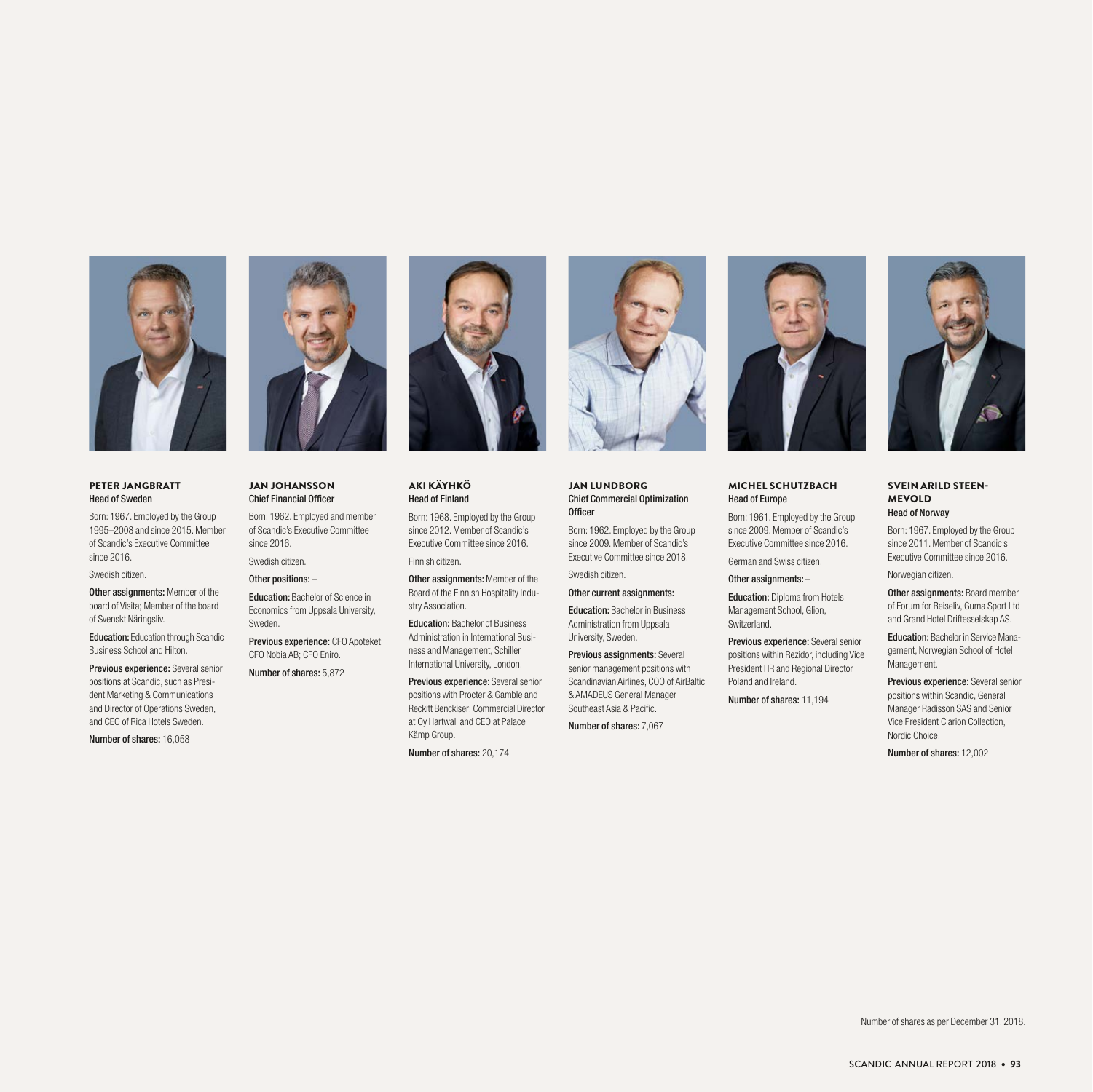# AUDITOR'S REPORT

To the general meeting of shareholders of Scandic Hotels Group AB (publ), corporate identity number 556703-1702

#### **REPORT ON THE ANNUAL ACCOUNTS AND CONSOLIDATED ACCOUNTS Opinions**

We have audited the annual accounts and consolidated accounts of Scandic Hotels Group AB (publ) for the year 2018 with the exception of the Corporate Governance Report on pages 82–93. The annual accounts and consolidated accounts of the company are included on pages 72–128 in this document.

In our opinion, the annual accounts have been prepared in accordance with the Annual Accounts Act and present fairly, in all material respects, the financial position of the parent company as of December 31, 2018 and its financial performance and cash flow for the year then ended in accordance with the Annual Accounts Act. The consolidated accounts have been prepared in accordance with The Annual Accounts act and present fairly, in all material respects, the financial position of the Group as of 31 December 2018 and their financial performance and cash flow for the year then ended in accordance with International Financial Reporting Standards (IFRS), as adopted by the EU, and the Annual Accounts act. The statutory administration report is consistent with the other parts of the annual accounts and consolidated accounts.

We therefore recommend that the general meeting of shareholders adopts the income statement and balance sheet for the parent company and the Group.

Our opinions in this report on the annual accounts and the consolidated accounts are consistent with the content of the additional report that has been submitted to the parent company's audit committee in accordance with the Audit Regulation (537/2014) Article 11.

#### Basis for Opinions

We conducted our audit in accordance with International Standards on Auditing (ISA) and generally accepted auditing standards in Sweden. Our responsibilities under those standards are further described in the Auditor's Responsibilities section. We are independent of the parent company and the group in accordance with professional ethics for accountants in Sweden and have otherwise fulfilled our ethical responsibilities in accordance with these requirements. This includes that, based on the best of our knowledge and belief, no prohibited services referred to in the Audit Regulation (537/2014) Article 5.1. have been provided to the audited company or, where applicable, its parent company or its controlled companies within the EU.

We believe that the audit evidence we have obtained is sufficient and appropriate to provide a basis for our opinions.

#### Our audit activities

*The focus and scope of the audit*

We designed our audit by determining materiality and assessing the risks of material misstatement in the consolidated financial statements. In particular, we considered where management made subjective judgements, for example, in respect of significant accounting estimates involving assumptions and considering future events which are inherently uncertain. As in all of our audits, we also addressed the risk of management override of internal controls, including among other matters, consideration of whether there is evidence of bias representing a risk of material misstatement due to fraud.

We tailored the scope of our audit in order to perform sufficient work to enable us to provide an opinion on the consolidated financial statements as a whole, taking into account the structure of the group, the accounting processes and controls, and the industry in which the group operates.

The major portion of Scandic's operations are in Sweden, Norway and Finland and represent slightly more than 86% of the group's net sales in 2018 and slightly more than 84% of the group's adjusted EBITDA. For the largest reporting units in Sweden, Norway and Finland, including the parent company and consolidation, we have examined the year-end book closing, executed a review of the interim report as of September 30, we have undertaken hotel visits

on an ongoing basis and we have executed an assessment and testing of key controls regarding the financial reporting.

For the reporting unit in Denmark, we have audited the annual book closing and have executed a review of the September book closing as a part of the overall review of the group's interim report. We have also undertaken hotel visits, on an ongoing basis, and have tested certain key controls.

The consolidated accounts, disclosures in the notes in the annual report and complex transactions of a one-off nature have been examined by the group team. This has included impairment testing of the group's goodwill and brands which are not subject to ongoing depreciation.

#### *Materiality*

The scope of our audit was influenced by our application of materiality. An audit is designed to obtain reasonable assurance whether the financial statements are free from material misstatement. Misstatements may arise due to fraud or error. They are considered material if individually, or in aggregate, they could reasonably be expected to influence the economic decisions of users taken on the basis of the financial statements.

Based on our professional judgement, we determined certain quantitative thresholds for materiality, including the overall materiality of the financial statements as a whole. These, together with qualitative considerations, helped us to determine the scope of our audit and the nature, timing and extent of our audit procedures and to evaluate the effect of misstatements, both individually and in aggregate on the financial statements as a whole.

#### Key audit matters

Key audit matters of the audit are those matters that, in our professional judgment, were most significant in our audit of the annual accounts and consolidated accounts of the current period. These areas have been addressed within the framework of the audit and in in forming our opinion regarding the annual accounts and consolidated accounts as a whole, but we do not provide a separate opinion on these matters.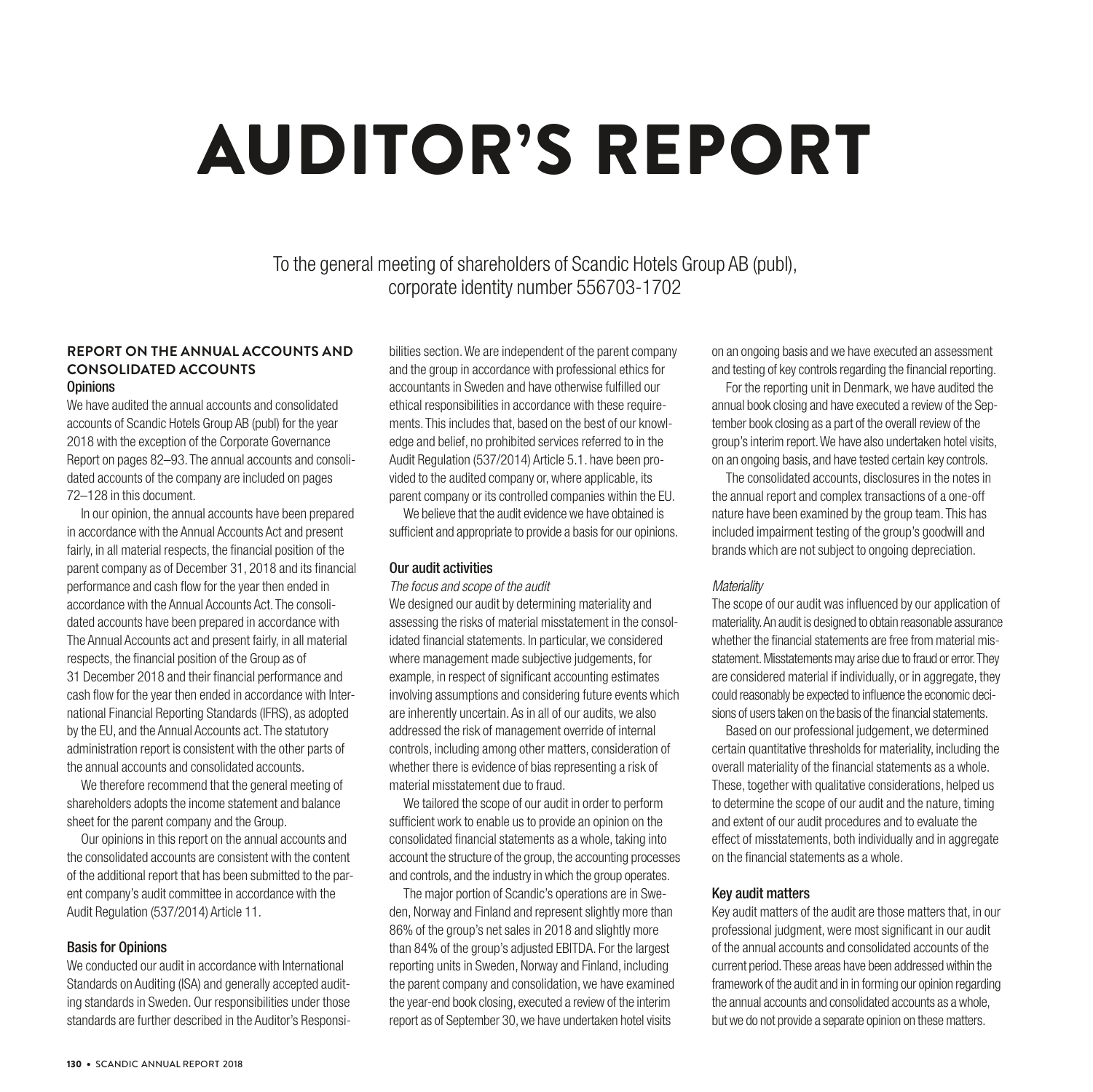#### Key audit matters **How our audit addressed the key audit matter**

#### Valuation of goodwill and other acquisition-related assets

*We refer to Note 12 Intangible assets* 

Goodwill and other acquisition-related assets, including brands, comprise a significant portion of the Scandic group's balance sheet total. As at December 31, goodwill and brands amounted to MSEK 9,716 which is equivalent to 55% of the balance sheet total. These items are not only significant in terms of their amount but also in their nature, as they are impacted by management's estimations and judgements. Due to the significance of this item and its nature, this has been deemed to comprise a key audit area in the audit.

Management and the Board of Directors annually undertake an impairment test of the value of goodwill and brands, and in conjunction with each occasion on which there are indications that a decline in value has been identified, to assess whether there is an impairment requirement.

The estimated value is based on the Board of Director's approved future budgets and forecasts for the next five years. The cash flow for the years after the next five year period is extrapolated based on the business plan. This assessment includes, therefore, assumptions of significant importance to the testing of an impairment requirement. This includes assumptions on sales growth, the development of margins and the discount rate (WACC).

The value that is calculated in the testing is equivalent to the value of the discounted cash flows for the identified cash-generating units: Sweden, Norway, Finland and Other Europe.

Even if a given unit shows no impairment requirement in a testing, future developments negatively deviating from the assumptions and judgements providing the basis of that testing can lead to an impairment requirement.

Other acquisition-related intangible assets are subject to ongoing depreciation. For these assets, a testing of the valuation is undertaken if there is a suspicion that the value of the assets has decreased so that a write-down needs to be undertaken.

Based on the impairment testing undertaken for goodwill and brands, which is based on best estimate and on the information available in preparing the annual testing, Scandic's assessment is that there is no impairment requirement regarding the above-mentioned assets as at December 31, 2018.

In testing the impairment requirement for goodwill, brands and other acquisition-related intangible assets, we executed, the following audit activities in order to ensure, primarily, the valuation and correctness of these items:

We have undertaken measures to substantiate the mathematical correctness of the company's impairment testing, the correctness of the model applied, as such, and have determined if the model agrees with IFRS. We also challenged and evaluated the reasonability of significant assumptions made by management. In order to examine the model, itself, we have utilised PwC's valuation experts to test and evaluate the applied models and methods, as well as significant assumptions.

On a random sample basis, we have tested and challenged the details applied in the calculations against the company's budgets and financial plan and, where possible, external information. We have, then, focused on the assumptions regarding growth, margin development and the applied discount rate per cash-generating unit. We have also followed up the correctness in forecasting business and financial plans through analysing historical outcome, where we compare previous years' assumptions regarding future earnings and growth against actual outcomes.

We have implemented a sensitivity analysis of the valuation of negative changes in significant parameters which, individually or on a collective basis, could imply that an impairment requirement exists.

Based on our examination, we have identified no observations significant to the audit in its entirety as regards Scandic's impairment testing of goodwill and brands, which should be reported to report to the Audit Committee.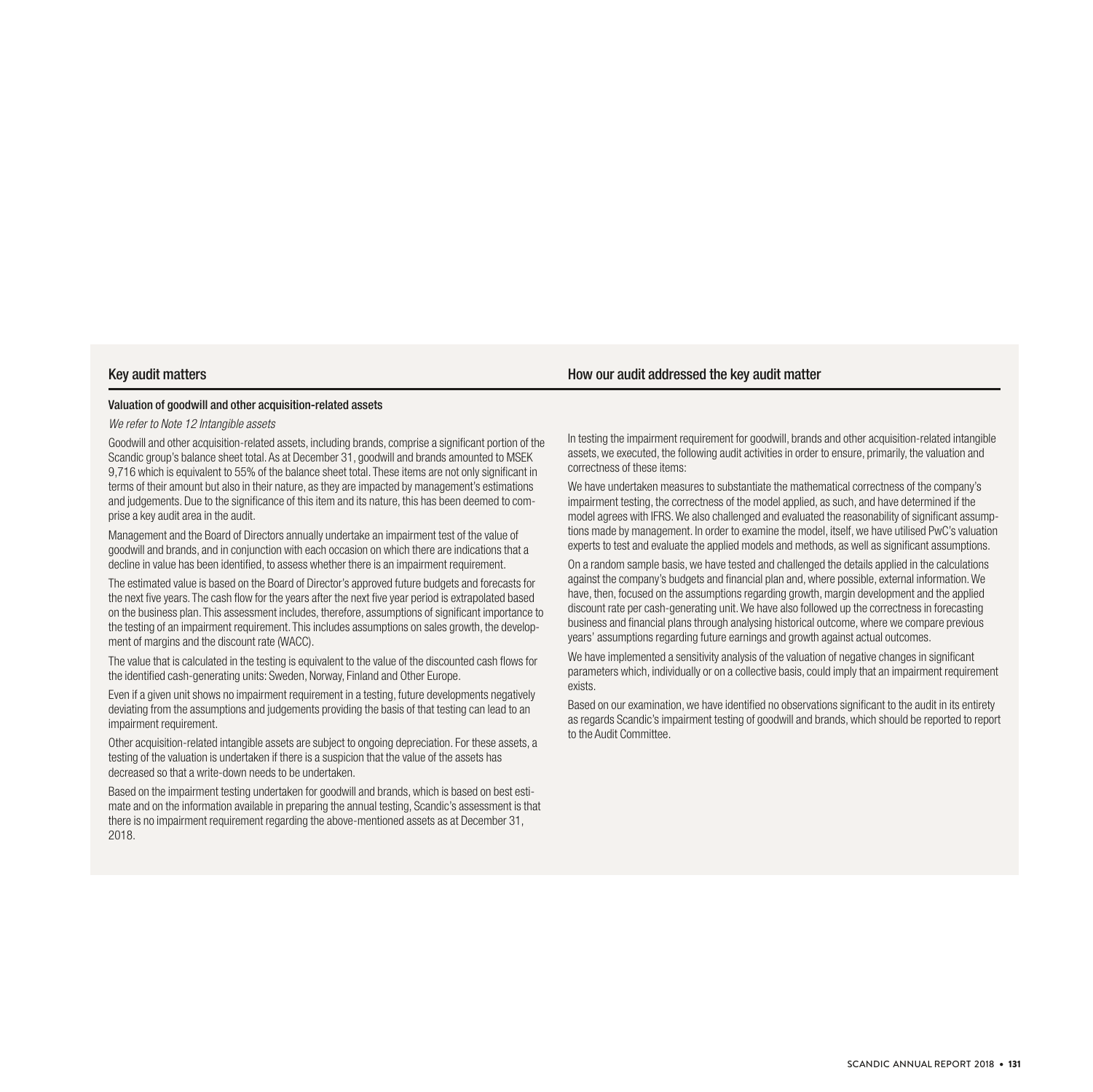#### Other Information than the annual accounts and consolidated accounts

This document also contains other information than the annual accounts, consolidated accounts and are included on pages 1–71 and 134–137. The Board of Directors and the Managing Director are responsible for the other information.

Our opinion on the annual accounts and consolidated accounts does not cover this other information and we do not express any form of assurance conclusion regarding this other information.

In connection with our audit of the annual accounts and consolidated accounts, our responsibility is to read the information identified above and consider whether the information is materially inconsistent with the annual accounts and consolidated accounts. In this procedure we also take into account our knowledge otherwise obtained in the audit and assess whether the information otherwise appears to be materially misstated.

If we, based on the work performed concerning this information, conclude that there is a material misstatement of this other information, we are required to report that fact. We have nothing to report in this regard.

#### Responsibilities of the Board of Directors and the Managing Director

The Board of Directors and the Managing Director are responsible for the preparation of the annual accounts and consolidated accounts and that they give a fair presentation in accordance with the Annual Accounts Act and in accordance with IFRS as adopted by the EU. The Board of Directors and the Managing Director are also responsible for such internal control as they determine is necessary to enable the preparation of annual accounts and consolidated accounts that are free from material misstatement, whether due to fraud or error.

In preparing the annual accounts and consolidated accounts, The Board of Directors and the Managing Director are responsible for the assessment of the company's ability to continue as a going concern. They disclose, as applicable, matters related to going concern and using the going concern basis of accounting. The going concern basis of accounting is however not applied if the Board of Directors and the Managing Director intends to liquidate the company, to cease operations, or has no realistic alternative but to do so.

The Audit Committee of the Board of Directors shall, without prejudice to the Board of Director's responsibilities and tasks in general, among other things oversee the company's financial reporting process.

#### Auditor's responsibility

Our objectives are to obtain reasonable assurance about whether the annual accounts and consolidated accounts as a whole are free from material misstatement, whether due to fraud or error, and to issue an auditor's report that includes our opinions. Reasonable assurance is a high level of assurance, but is not a guarantee that an audit conducted in accordance with ISAs and generally accepted auditing standards in Sweden will always detect a material misstatement when it exists. Misstatements can arise from fraud or error and are considered material if, individually or in the aggregate, they could reasonably be expected to influence the economic decisions of users taken on the basis of these annual accounts and consolidated accounts.

A further description of our responsibility for the audit of the annual accounts and consolidated accounts is available on the Swedish Inspectorate of Auditors' website: www.revisorsinspektionen.se/rn/showdocument/documents/rev dok/revisors\_ansvar.pdf. This description is part of the auditor´s report.

#### **REPORT ON OTHER LEGAL AND REGULATORY REQUIREMENTS Opinions**

In addition to our audit of the annual accounts and consolidated accounts, we have also audited the administration of the Board of Directors and the Managing Director of Scandic Hotels Group AB (publ) for the year 2018 and the proposed appropriations of the company's profit or loss. We recommend to the general meeting of shareholders that the profit be appropriated in accordance with the proposal in the statutory administration report and that the members of the Board of Directors and the Managing Director be discharged from liability for the financial year.

#### Basis for Opinions

We conducted the audit in accordance with generally accepted auditing standards in Sweden. Our responsibilities under those standards are further described in the Auditor's Responsibilities section. We are independent of the parent company and the Group in accordance with professional ethics for accountants in Sweden and have otherwise fulfilled our ethical responsibilities in accordance with these requirements.

We believe that the audit evidence we have obtained is sufficient and appropriate to provide a basis for our opinions.

#### Responsibilities of the Board of Directors and the Managing Director

The Board of Directors is responsible for the proposal for appropriations of the company's profit or loss. At the proposal of a dividend, this includes an assessment of whether the dividend is justifiable considering the requirements which the company's type of operations, size and risks place on the size of the parent company's and the Groups equity, consolidation requirements, liquidity and position in general.

The Board of Directors is responsible for the company's organization and the administration of the company's affairs. This includes among other things continuous assessment of the company's and the group's financial situation and ensuring that the company's organization is designed so that the accounting, management of assets and the company's financial affairs otherwise are controlled in a reassuring manner. The Managing Director shall